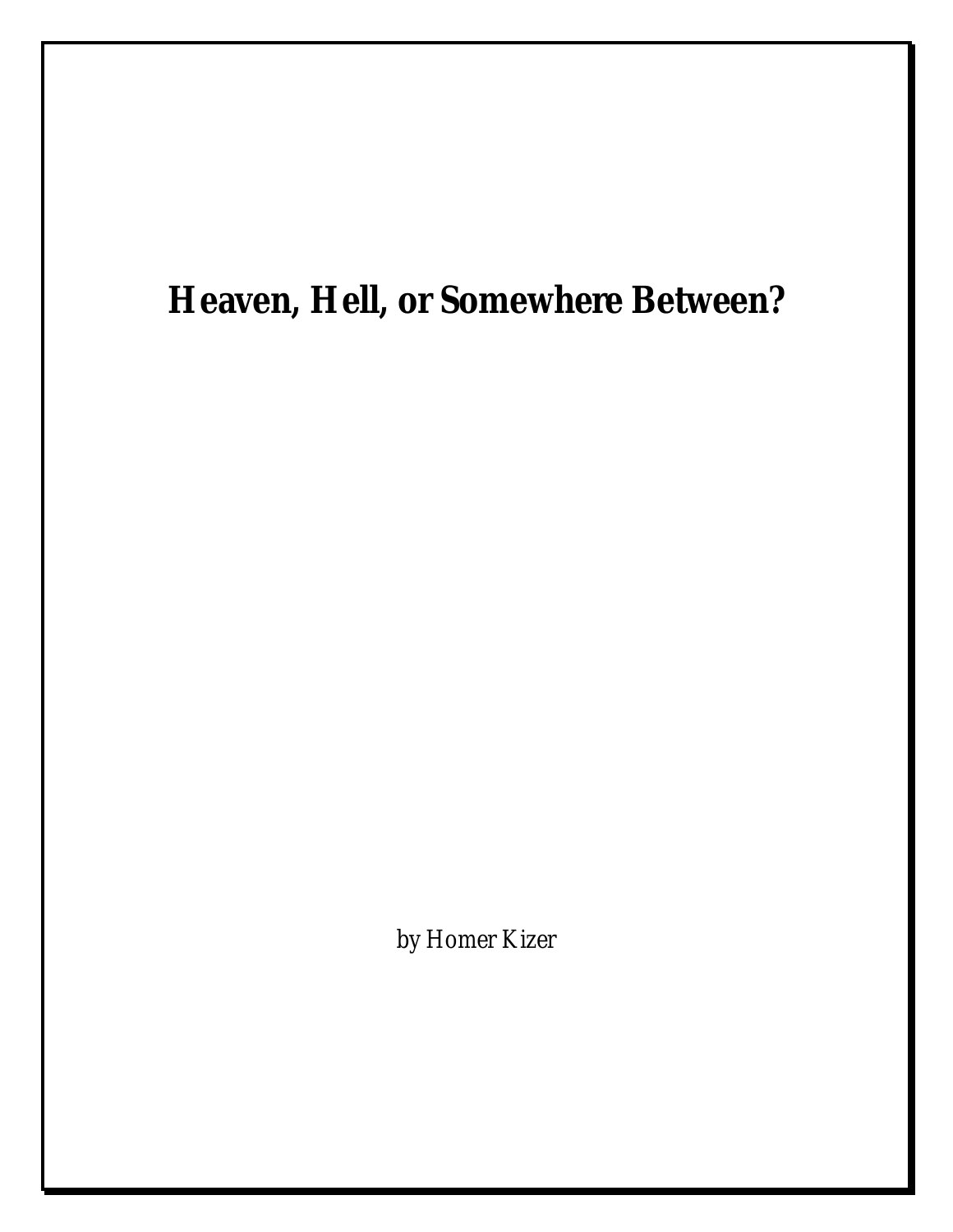© 2003 by Homer Kizer, and *Homer Kizer Ministries*. All rights reserved.

No part of the booklet may be reproduced, stored in a retrieval system, or transmitted by any means, electronic, mechanical, photocopying, recording, or otherwise, without permission from the author, or from *Homer Kizer Ministries*.

"The Scripture quotations contained herein are from the New Revised Standard Version Bible, copyright, 1989, by the Division of Christian Education of the National Council of the Churches of Christ in the U.S.A. Used by permission. All rights reserved."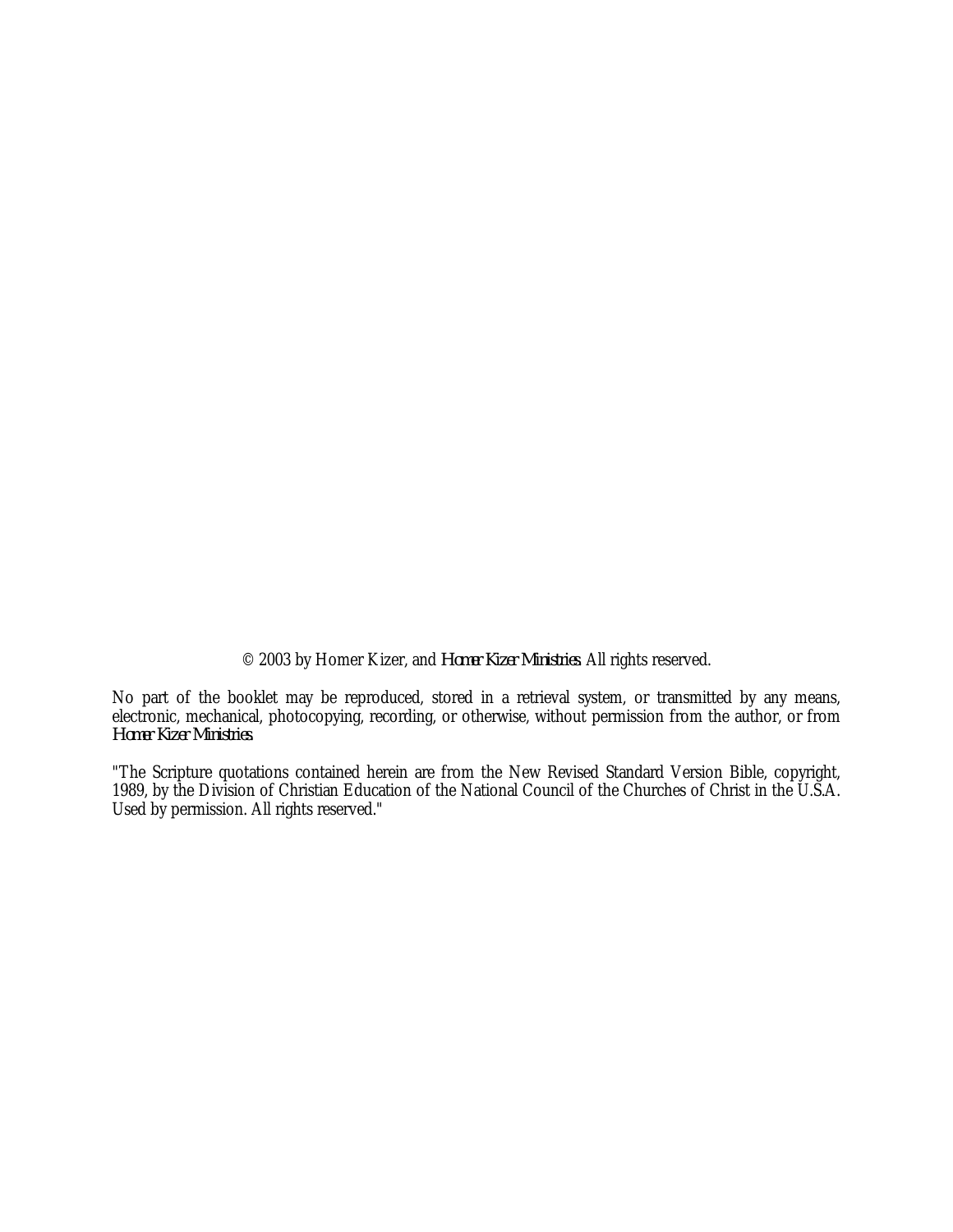## **Heaven, Hell, or Somewhere Between?**

What is the reward of the "saved"? Christians secretly chuckled when, following the 9/11 terrorist attack, Western news media discussed the tenet of Islamic belief that has a man receiving seventy celestial virgins when he enters heaven. How, Christians wondered, could anyone believe in such a nonsensical idea? Yet these same Christians have no doubts that they will someday be in heaven with God. They will, because of their faith, be with Christ, who has gone ahead of them to prepare a spot [*topos* in Greek] for them so that when He comes again, they will be with Him (John 14:2-3).

Is a person born with eternal life, or is immortality truly the gift of God?

When is a person "saved," if salvation is really possible? What must the person do, or not do? And if once saved, is a person saved regardless of what a person does afterwards?

Can a "saved" person sin and still expect to receive salvation? Are the terrorists who attacked World Trade Center on 9/11 presently in heaven? Or are they in hell? Or are they ashes in a New York City landfill?

Where will Christ be when He comes again? Here on earth, correct? So the oft-quoted passage—"In my Father's house there are many dwelling places [*mones*]. If it were not so, would I have told you that I go to prepare a place for you? And if I go and prepare a place for you, I will come again and will take you to myself, so that where I am, there you may be also" (John 14:2–3)—has Christians being here on earth with Christ when He returns as the all-powerful Messiah. The Greek word *mones* is translated as mansions in the King James Version, and dwelling places in the New Revised Standard Version. The linguistic icon suggests a "staying," as in a legal expectancy. It expresses a relationship more than a building. The passage can be as accurately translated, changing from first person to third*, There are many awaiting adoptions in God the Father's house. Christ has gone ahead to prepare a relationship for each saint so that when He comes again, every saint can be with Him.* And someone should remind me that the meek shall inherit the earth (Matt 5:5).

When does a person receive eternal life?

Before I proceed to answer the question from Scripture, let me say that throughout the past year, I have grown in knowledge through a series of small revelations that add up to significant new understanding. A year ago, after thirty years in the Body of Christ, I would have answered the question as my teachers had taught me. I actually did answer the question in that manner in two apologetics sent to publishers in 2002. But my teachers only understood in part. I only understood in part. I still only understand in part, but in a far larger part than before I was drafted to do this job of writing the literature for this endtime Fellowship of Faith one year ago, exactly forty years after the then most visible remnant of spiritual Israel to have left

spiritual Babylon said that it perfectly understood prophecy, that no additional understanding would come. That organization's work has been tested, and has been found to have been made of straw. Its work was blown away because of its refusal to grow spiritually. Yet that organization, less than oneeighth of its former size, prides itself for how much it has grown in grace and knowledge. The evidence doesn't support its claims of having grown. Rather, the evidence suggests the work is nearly dead, strangled by its adoption of apostate doctrines. Its splinters now pride themselves for not having grown any spiritually the past two decades

This paper will position *The Philadelphia Church — Stonefort* outside of the commonly taught understandings of greater spiritual Israel, and outside of the teachings of the various Church of God splinters. As such, it should be intellectually challenged, but challenged by teachable minds. The key of David isn't knowing the genealogy of the endtime descendants of the ancient house of Israel, but rather, understanding why King David will be in the resurrection of Firstfruits. It is answering Jesus' unanswerable question. The key of David involves David, not the United States and Britain in prophecy. It is the spiritual key that locks and unlocks the gates of spiritual Jerusalem. It is not the physical key used by the *watchmen* to misread endtime prophecies.

Returning now to the question of when does a person receive eternal life, we can first look to King David's example. On that day of Pentecost when Jesus' disciples were filled with the Holy Spirit as Eve was filled by the first Adam (Gen  $4:1$  — the second Eve was created when the disciples received the Holy Spirit/*Pneuma* that is the Breath of God [John 20:22]), the Apostle Peter preached, "'Fellow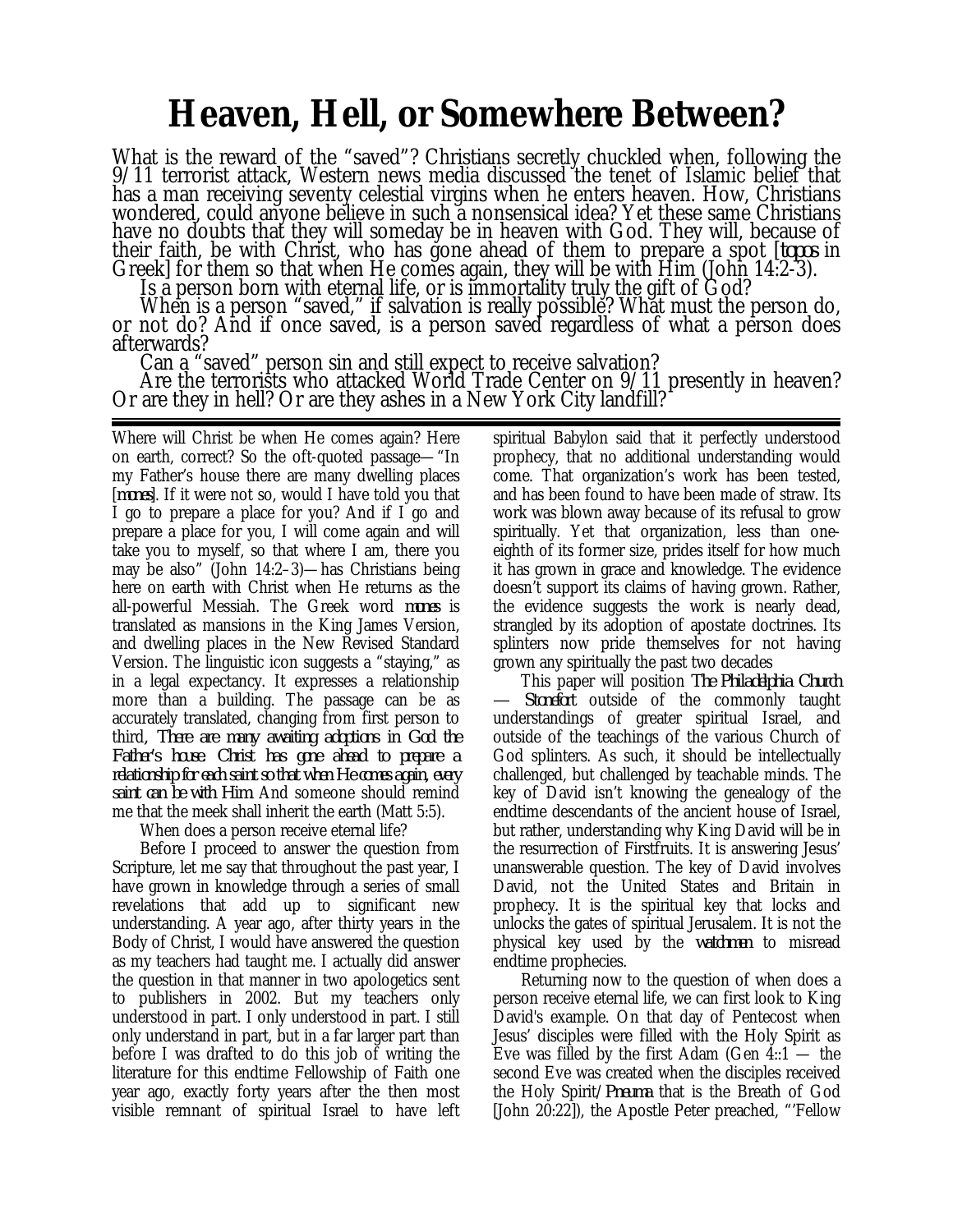Israelites, I may say to you confidently of our ancestor David that he both died and was buried, and his tomb is with us to this day'" (Acts 2:29), and "'For David did not ascend into the heavens'" (v. 34). If David,, of whom the prophet Ezekiel spoke, declaring that David would be king over the resurrected houses of Judah and Israel (Ezek 37:24– 28) under an everlasting covenant—if David had not ascended to heaven fifty days after Jesus became the Wave Sheaf offering of the Firstfruits, is it likely that David has anytime since ascended to heaven? No, it isn't likely. In fact, we can with certainty that David hasn't ascended into heaven, but remains in his grave, awaiting his change. And if David, the eternal prince of Israel, hasn't gone to heaven, then who might have gone, and when did they go?

Paul writes to the Gentile converts at Rome, "Do you not realize that God's kindness is meant to lead you to repentance? But by your hard and impenitent heart you are storing up wrath on the day of wrath, when God's righteous judgment will be revealed. For he will repay according to each one's deeds: to those who by patiently doing good seek for glory and honor and immortality, he will give eternal life" (2:4–7). So, according to Paul, those Gentile converts who seek immortality will receive eternal life on the day when God's righteous judgment is revealed, that day being the day of wrath.

Further, Paul, concerning his conduct as a minister, writes, "It is the Lord who judges me. Therefore do not pronounce judgment before the time, before the Lord comes, who will bring to light the things now hidden in darkness and will disclose the purposes of the heart. Then each one will receive commendation from God" (1 Corth 4:4-5). Thus, the time of judgment is the great day, the day when Christ Jesus returns as the all powerful Messiah. It is on this day when the hidden things become known, when those who are to receive commendation will, when those who seek immortality will receive eternal life.

When the rich young ruler came to Jesus to ask what he must do to inherit eternal life (Luke 18:18-30)—he didn't believe he had eternal life, but he believed receiving eternal life was possible, for the David was prophesied to receive life eternal the young ruler assured Jesus that he had kept the commandments since his youth. Jesus told him to sell all he had and give the money to the poor. The young ruler couldn't do this, and he went away sad. Jesus then made His observation of it being easier for a camel to pass through the eye of the needle than for a rich man to enter the kingdom of God. The disciples wanted to know who could be saved. Peter said that they had left their homes, and Jesus responded by saying that there was no one who has left possessions or relationships "'who will not get back very much more in this age, and in the age to come eternal life'" (*v.* 30). So Jesus, Himself, confirms that a disciple will receive eternal life in the age to come, which begins with His return as the Messiah.

By the mouths of how many witnesses is a "thing" established? Peter says that David has not yet ascended to heaven, and has not yet received the eternal life promised to him. Paul says that judgment is revealed when Christ comes as the allpowerful Messiah. Jesus says that His followers will receive eternal life in the age to come. Plus, Jesus told Nicodemus, "'No one has ascended into heaven except the one who descended from heaven, the Son of Man. And just as Moses lifted up the serpent in the wilderness, so must the Son of Man be lifted up, that whoever believes in him may have eternal life'" (John 3:13–15). So, according to Jesus, whoever believes in him will receive eternal life, but will receive it in the age to come, will receive it when judgment is revealed and when David is resurrected, according to the prophecy. And do any of us need a more reliable witness than Jesus? If we do, perhaps we ought to be Muslims. We would certainly not be Christians.

Jesus also said, "'Do not be astonished at this; for the hour is coming when all who are in their graves will hear his [the Son of Man's] voice and will come out—those who have done good, to the resurrection of life, and those who have done evil, to the resurrection of condemnation'" (John 5:28-29), with the implication being that both disciples who are righteous and those who are the evildoers presently await in their graves for the age to come when these disciples will be resurrected in one of two resurrections. The disciple who believed "'him [God the Father] who sent me [Jesus] has the eternal life, and does not come under judgment, but has passed from death to life'" (*v.* 24). But when will this disciple actually receive what he or she possesses? When the age to come arrives, for until Christ returns as the all powerful Messiah, those things which are hidden will not be known. An individual's judgment will not be revealed. A person slated for the lake of fire won't know his or her fate until Christ's return. If the person awaited his or her judgment in hell, then the person's judgment would be revealed ahead of time. Likewise, a person won't await condemnation in heaven. And Jesus doesn't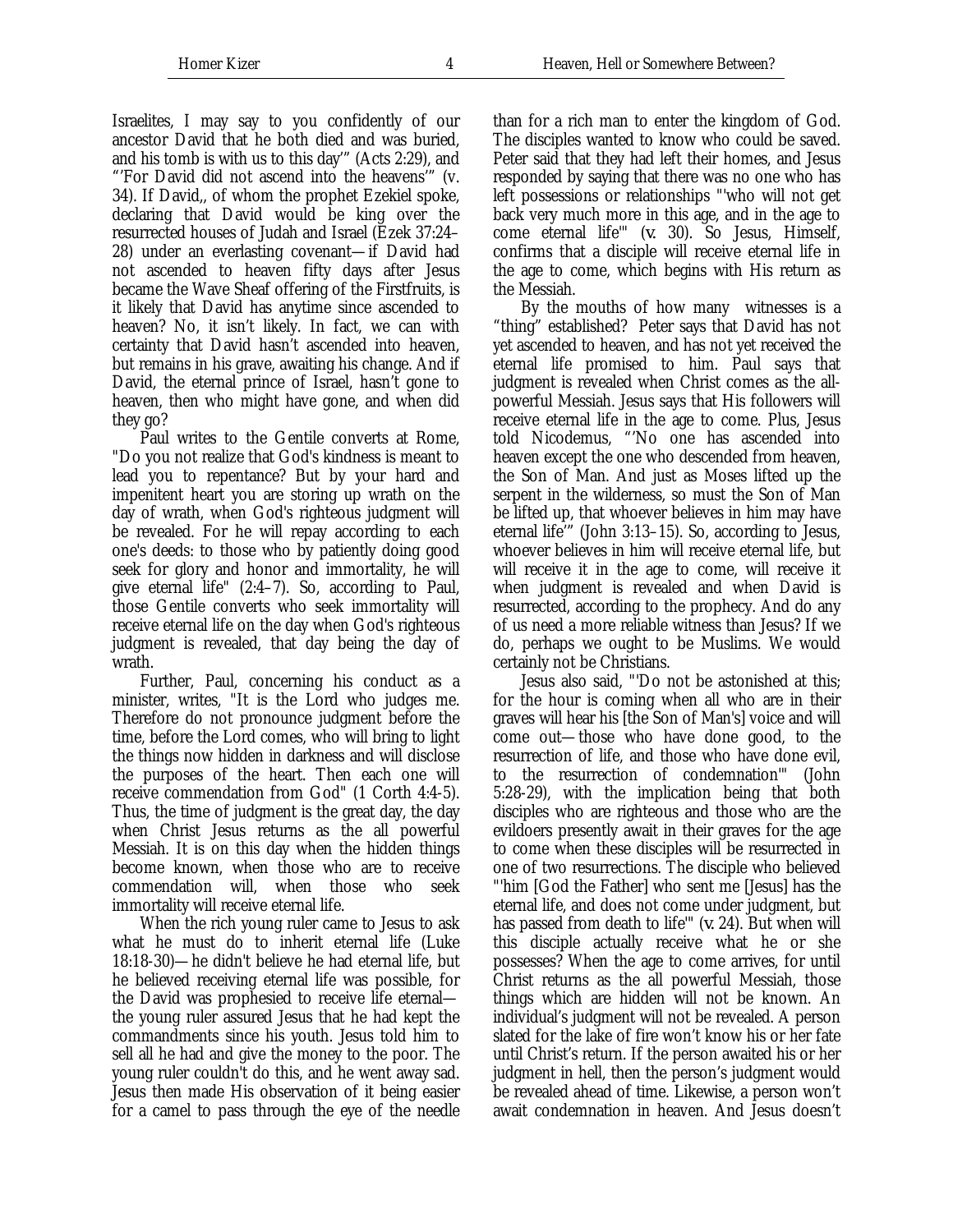reveal any other fate for saints than resurrection unto life, or resurrection unto condemnation. According to Jesus, saints are in the grave until resurrected.

As humans, we don't know who has been faithful and who hasn't. All judgment is given to Christ—and Christ doesn't reveal what His judgments are until He returns as the Messiah. Not even the dead know whether they will be resurrected unto life or unto condemnation. Only Christ makes that determination, and again, He doesn't reveal His judgment until the age to come.

Eternal life is the gift of God (Rom 6:23), which is opposed to the wages of sin; i.e., the second death for drawn disciples. So death is the absence of life. Under the second covenant, God set before Israel life and prosperity, death and adversity (Deu 30:15), and He commanded Israel to choose life. Under the new covenant, better promises were added to this second covenant. Instead of hearts and minds being circumcised following obedience to God by observing all of His commandments and decrees written in the Book of Deuteronomy, drawn disciples have the laws of God written on their hearts and minds prior to obedience. In both cases—circumcision of hearts and minds, and the writing of the laws of God on hearts and minds—what occurs is that the Israelite, physical or spiritual, receives the Holy *Pneuma*, the very Breath of God, which empowers the Israelite, giving the Israelite the ability to keep the laws of God by faith. The realization that the Holy Spirit was available to physical Israelites who obeyed *YHWH* by faith precedes understanding the key of David. When the prophet Nathan came to David about Bathsheba, David prayed, "Create in me a clean heart, O God, / and put a new and right spirit within me. / Do not cast me away from your presence, / and do not take your holy spirit from me" (Ps 51:10–11). The phrase "holy spirit" is correctly translated. What David had was the Breath of *YHWH* within him. Jesus confirms this: "While Jesus was teaching in the temple, he said, 'How can the scribes say that the Messiah is the son of David? David himself, by the Holy Spirit, declared, "The Lord is my Lord"'" (Mark 12:35–36 & Matt 22:43).

Allow me to back up and run this by everyone again: the Holy Spirit/P*neuma* is the very Breath of God. Jesus confirms the Holy Spirit's breath-like qualities: "'The wind blows where it chooses, and you hear the sound of it, but you do no know where it comes from or where it goes. So it is with everyone who is born of the Spirit'" (John 3:8). The Holy Spirit is not a singularity, is not a personage,

but is, rather, the Breath of every member of Elohim. David did not know God the Father (John 17:6, 25–26). He only knew *YHWH* (Exod 20:2–3), who was born as the man Jesus Christ (John 1:1–2, 14). So it was *YHWH's* Breath that he had, not God the Father's. It is the glorified Christ's Breath that Peter, James, John and the other Apostles received when they received the Holy Spirit (John 20:22). They were filled the glorified Christ's Breath on that day of Pentecost—Jesus is the second Adam. It wasn't God the Father that knew the second Eve, but the second Adam. So Peter had the same Holy Spirit in him as David had in him. It is a theological mistake to teach that David only had the Holy Spirit with him, and not in him, that teaching usually based on a poor reading of John 14:17. Jesus' disciples would have the Holy Breath in them when Jesus breathed on them (again John 20:22). They didn't receive the Holy Spirit for the first time on that day of Pentecost as is usually taught in spiritual Israel. Rather, they received the Holy Spirit right after the second Adam awakened from the reality that the first Adam's deep sleep shadowed.. Elohim [singular] didn't withhold Even from the first Adam for seven weeks after creating her. Rather, Elohim presented Eve to the first Adam right after He awakened Adam. Likewise, the second Eve is created and given to the second Adam right after He awakens from three days and three nights in the heart of the earth. He doesn't wait seven weeks to meet her. Rather, He waits seven weeks, the time of spiritual purification, before He knows her, and with her conceives about three thousand disciples.

Under the new covenant, spiritual Israel has hearts and minds circumcised prior to baptism, what Peter's vision shows through the example of Cornelius. The model for spiritual Israel's conversion changed. No longer does baptism precede receiving the Holy Breath of God. All of physical was baptized when the nation crossed the Red Sea dryshod (1 Corth 10:2). When the nation, on Pentecost, heard the living words spoken by *YHWH* from atop Mount Sinai, the nation became holy, a nation of priests (Exod 19:5–6), hearing those words being directly analogous to a spiritual Israelite having the laws of God written on his or her heart and mind through receiving the Holy Spirit.. Yes, that is correct: hearing *YHWH's* spoken works—the Decalogue—equates to spiritual Israel receiving the Holy Spirit, which writes these same laws on hearts and minds.

Every physical Israelite male born after Israel passed through the Red Sea was circumcised on the eighth day, and thereby through physical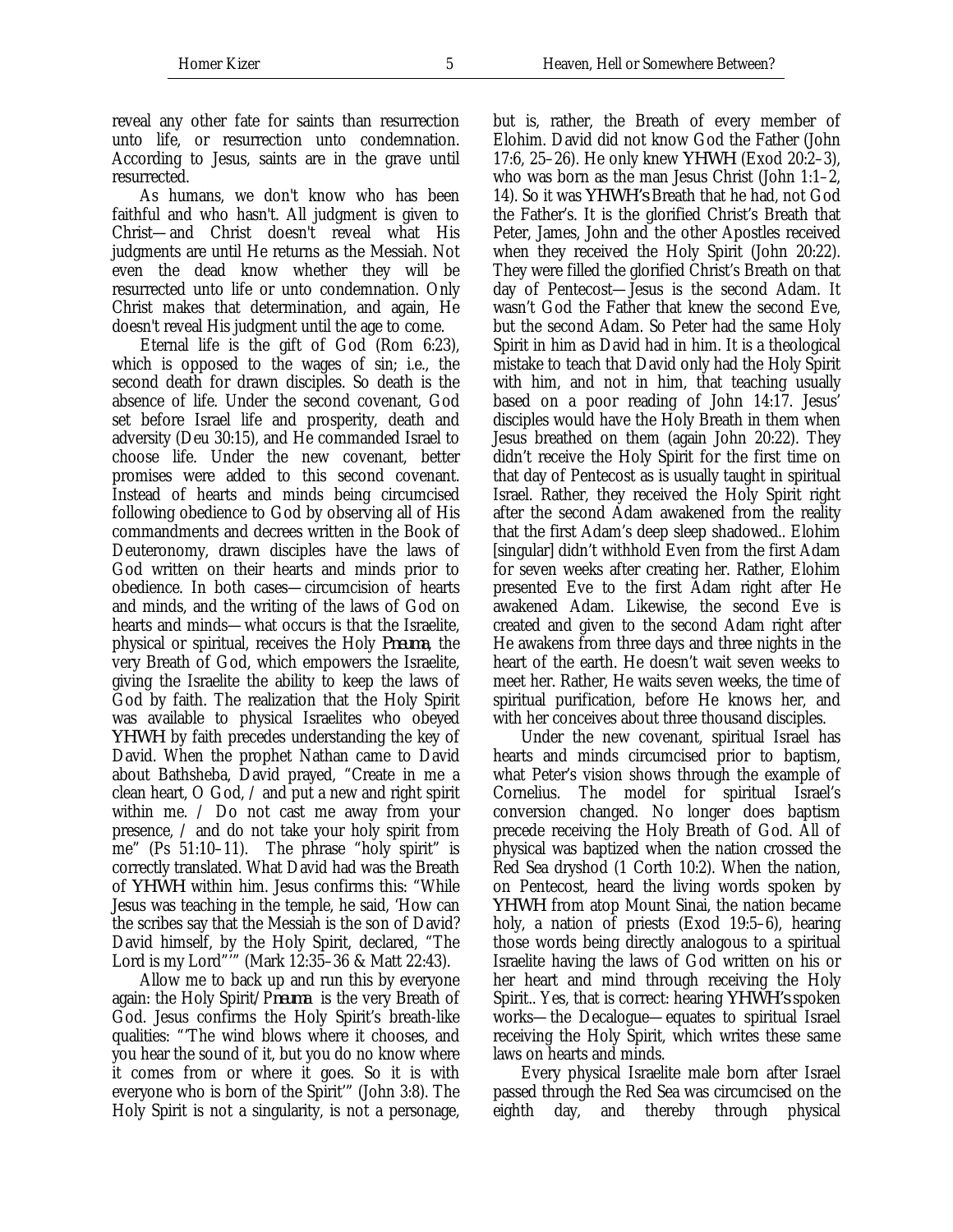circumcision, make a part of the nation of Israel. But that nation was rejected. That covenant was abolished (Eph 2:15). Spiritual Israel replaced physical Israel. The new covenant replaced the Sinai covenant. And under the new covenant, drawn disciples "are a chosen race, a royal priesthood, a holy nation, God's own people" (1 Peter 2:9), but they are not born into this holiness. They have to be drawn from the world (John 6:44, 65). And they won't know to leave the world until after they receive the Breath of God, for the natural mind is hostile to God ((Rom 8:7), and cannot even choose to obey God. The disciple, a slave to sin, must be modified spiritually before the disciple even realizes that escape from Satan is possible. Therefore, the model for when newly drawn disciples receive the Holy Spirit changes when Gentile converts are drawn from the world. Cornelius reflects that change. Peter's vision is about this change. And baptism replaces physical circumcision as the act that makes a drawn disciple an actual part of Israel, a part of the holy people.

Under the new covenant, eternal life and spiritual prosperity, which is treasure stored in heaven., stand in opposition to the second death, or lake of fire, and spiritual adversity, which can come in the form of a delusion that doesn't allow those who are perishing to repent (2 Thess 2:9-12). So eternal life stands opposed to the lake of life, which will consume even Satan (Ezk 28:18-19), the beast and the false prophet (Rev 20:10), these three being the principle demons in the antiChrist scheme. (The clause in verse 10 that is translated "they will be tormented day and night forever and ever" [KJV] in the original Greek uses the expression "to the *aionas* of the *aionon*," which could be translated *perpetuity of the world*, or *course of the world*, or *age of the world*, indicating that when the physical world is transformed by fire, or made spirit, in preparation for the new heaven and the new earth, and for the arrival of the new Jerusalem, the lake of fire, like the former world, will cease to exist.)

Humans will either receive eternal life in the great White Throne Judgment, or they will be thrown into the lake of fire (Rev 20:14-15). A person will either have eternal life, or no life when the first heaven and the first earth pass away (Rev 21:1). There can be no in-between state. Life is a linguistic absolute. A sentient being either has it, or the being doesn't. No modifiers are appropriate. There is no almost having life, or close to having life, or mostly having life. There is life or death. There isn't eternal life in heaven versus eternal life in the lake of fire. Eternal life is, again, the gift of God, given only to those who are in the resurrection to life. It is not given to those who are in the resurrection to condemnation. Those individuals experience the second death, which is the permanent absence of life. There is no resurrection from the second death.

A spiritual Israelite must believe that eternal life comes only as a gift from God; it doesn't come any other way. You cannot get eternal life through fornication in the backseat of a Buick. All you can give or receive is physical life, the life that comes from your own breath, from the oxidation of sugar within your cells. Eternal life comes from the Breath of God. This is how Jesus received it (Matt 3:13–17).. This is how His disciples received it (John 20:22). This is how the three thousand devout Jews added on that day of Pentecost received it (Acts 2:4–12). This is how Cornelius and his household received it (Acts 10:44–47). This is how you will receive it—and make no mistake, you have eternal life once judgment is upon you. You don't have to do anything to receive it, except to accept judgment, which is baptism. But to keep it, you have to endure in covenant with God to the end, either yours or the end of the age.

Without having the Breath of God in you, all you have is physical life. You have no immortal soul, which would be you having eternal life apart from receiving it as a gift from God. To teach that the sinner who has never known God will spend eternity in hell, roasting on first the person's left side then on the person right, is to teach that this sinner received eternal life through fornication, or however the person was conceived. That teaching is a lie!

King Solomon, when confronting his own mortality, wrote,

I said in my heart, God will judge the righteous and the wicked, for he has appointed a time for every matter, and for every work. I said in my heart with regard to human beings that God is testing them to show that they are but animals. For the fate of humans and the fate of animals is the same; as one dies, so dies the other. They all have the same breath, and humans have no advantage over the animals; for all is vanity. All go to one place; all are from the dust, and all turn to dust again. (Eccl 3:17-20)

Yes, God has appointed a time for wrath, and a time for judgment, and a time of resurrection unto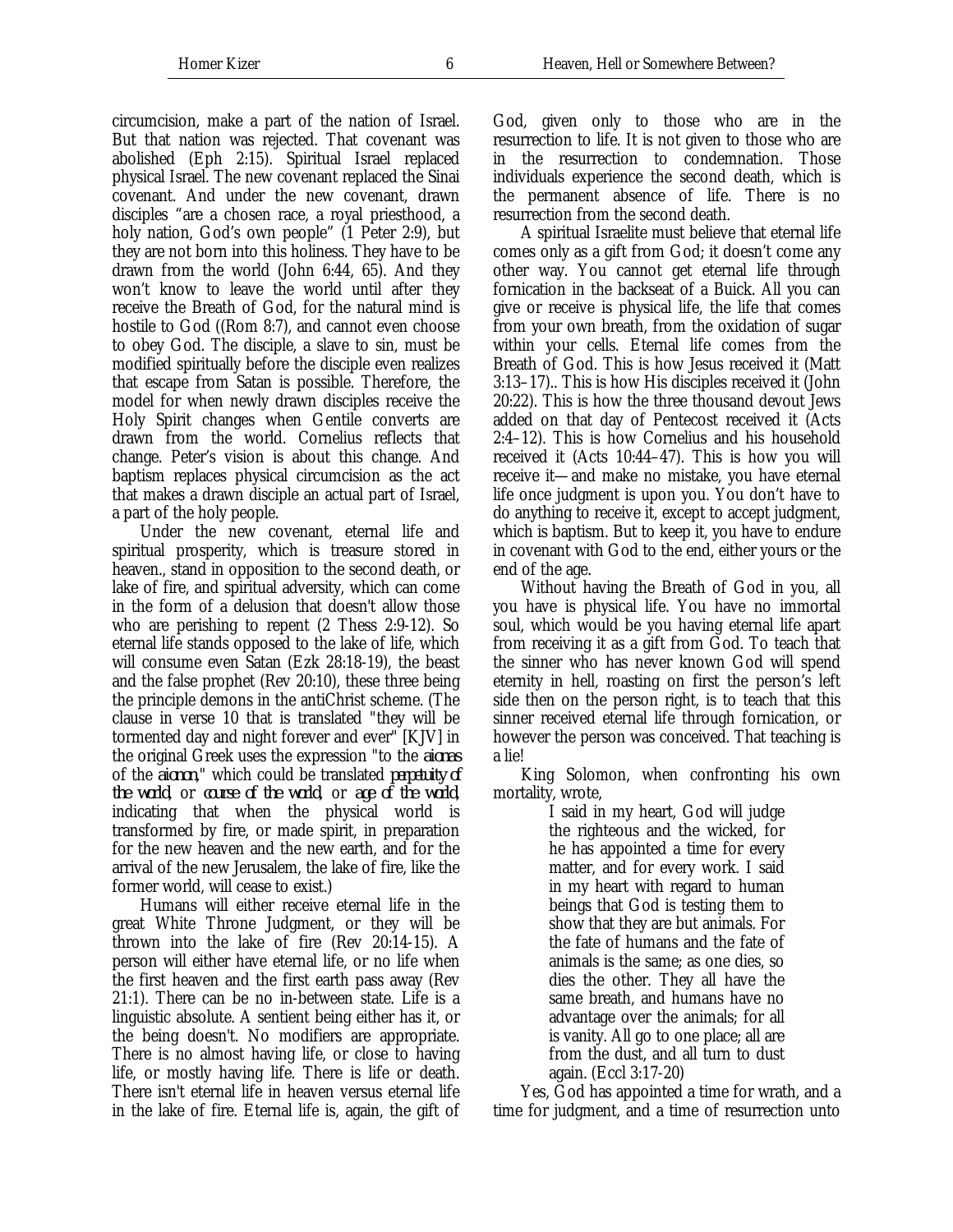life. That time is at the end of this age. And yes, God is testing all of humanity to see what we will believe concerning life and death—and what His testing reveals is that most humans believe the serpent's lie that Eve swallowed.

There are two basic beliefs concerning life, with a few variations of each. The first comes from God, who told Adam before Eve was created, "'You may freely eat of every tree of the garden, but of the tree of the knowledge of good and evil you shall not eat, for in the day that you eat of it you shall die'" (Gen 2:16-17). The second belief is what the serpent told Eve: "the serpent said to the woman, 'You will not die; for God knows that when you eat of it [the tree in the middle of the garden] your eyes will be opened, and you will be like God, knowing good and evil'" (Gen 3:4-5). The juxtaposition cannot be clearer: God said eat and die; the serpent said eat and be like God. Eve's choice was to eat, or not to eat—to be, or not to be.

Eve used scientific reasoning in that she saw that the fruit looked good, and was good for food. By physical reasoning, there was no reason for her not to eat. The fruit was even desirable spiritually: it would make one wise, would make one like God, knowing good and evil (but without the ability to only choose good). So believing her eyes over her husband, or over her Creator, she took of the tree's fruit and ate. She then gave the fruit to her husband, and he ate without having been deceived by the serpent. Neither of them could know what death was, or whether they would die until after they ate. They had to believe God by faith.

Both Adam and Eve died; they were of dust and they returned to dust. They are not now in Iraq, avoiding CNN cameras. Since God only placed in them the breath of life [*naphesh* in Hebrew and *pneuma* in Greek], thereby making them breathing creatures (Gen 2:7), when their breath stopped, they, like their slaughtered livestock, returned to being the elements of the earth.

To have avoided death, Adam and Eve needed to have believed God through faith in God's Word being absolutely reliable. They certainly believed there was a God; they talked with Him. But the demons also believe, and shudder (Jas 2:19). Adam, simply, didn't believe what his Creator said. Prior to the serpent's arrival, he had nothing with which to compare the Word of God. He had no choice of whom to believe. He was like the created angels before iniquity was found in Satan. He believed God because there was no one contradicting what God said. Angels believed God prior to Satan's rebellion because the thought of not believing God had never entered anyone's head.

Adam, however, once he had a choice, lacked the faith to believe God. His lack of faith becomes his sin, which begins with his violation of the first commandment—he put his wife before God. When Jesus offered the rich young ruler a place in the first resurrection, the young ruler found that his wealth stood between him and God. Whatever a person serves other than God, that *whatever* stands between the person and God. And in every case, that which is served prevents the person from having the faith necessary to believe God unto obedience. Paul writes, "Do you not know that if you present yourselves to anyone as obedient slaves, you are slaves of the one whom you obey, either of sin, which leads to death, or of obedience, which leads to righteousness?" (Rom 6:16). Believing God requires obedience to God, which leads to righteousness and eternal life. Without belief, without obedience, without righteousness, the person is without eternal life.

Jesus, when the Pharisees sent the temple police out to arrest Him, addressed the subject of going to heaven: "'I will be with you a little while longer, and then I am going to him who sent me. You will search for me, but you will not find me; and where I am, you cannot come'" (John 7:33-34). The clear implication is that the temple police, not even in the future, can go to where God the Father is. But Jesus doesn't limit who cannot go to heaven: on the night of His last Passover, He tells His disciples, "'Little children, I am with you only a little longer. You will look for me; and as I said to the Jews so now I say to you, "Where I am going, you cannot come"'" (John 13:33). So not even the disciples could go where Jesus was going when He returned to heaven.

If the Pharisees as sinners cannot go to heaven, and if the Disciples as saints cannot go, then who can go to heaven? Air-breathing men and women? Is there air in heaven? Not as far as we know. So flesh and blood cannot enter heaven. A person would need life that doesn't come from the oxidation of sugars at the cellular level to enter heaven; the person would need eternal life, which is the gift of God, received when the age to come arrives.

When Nicodemus came to Jesus and was told that he must be born of spirit [*pneuma*] to be born from above, the qualifier for entering into the kingdom of God (John 3:1-21), he asked, "'How can these things be?'" (*v.* 9). Jesus answered his question with a question, "'Are you a teacher of Israel, and yet you do not understand these things?'" (*v.* 10). Jesus could ask the same question of the wouldbe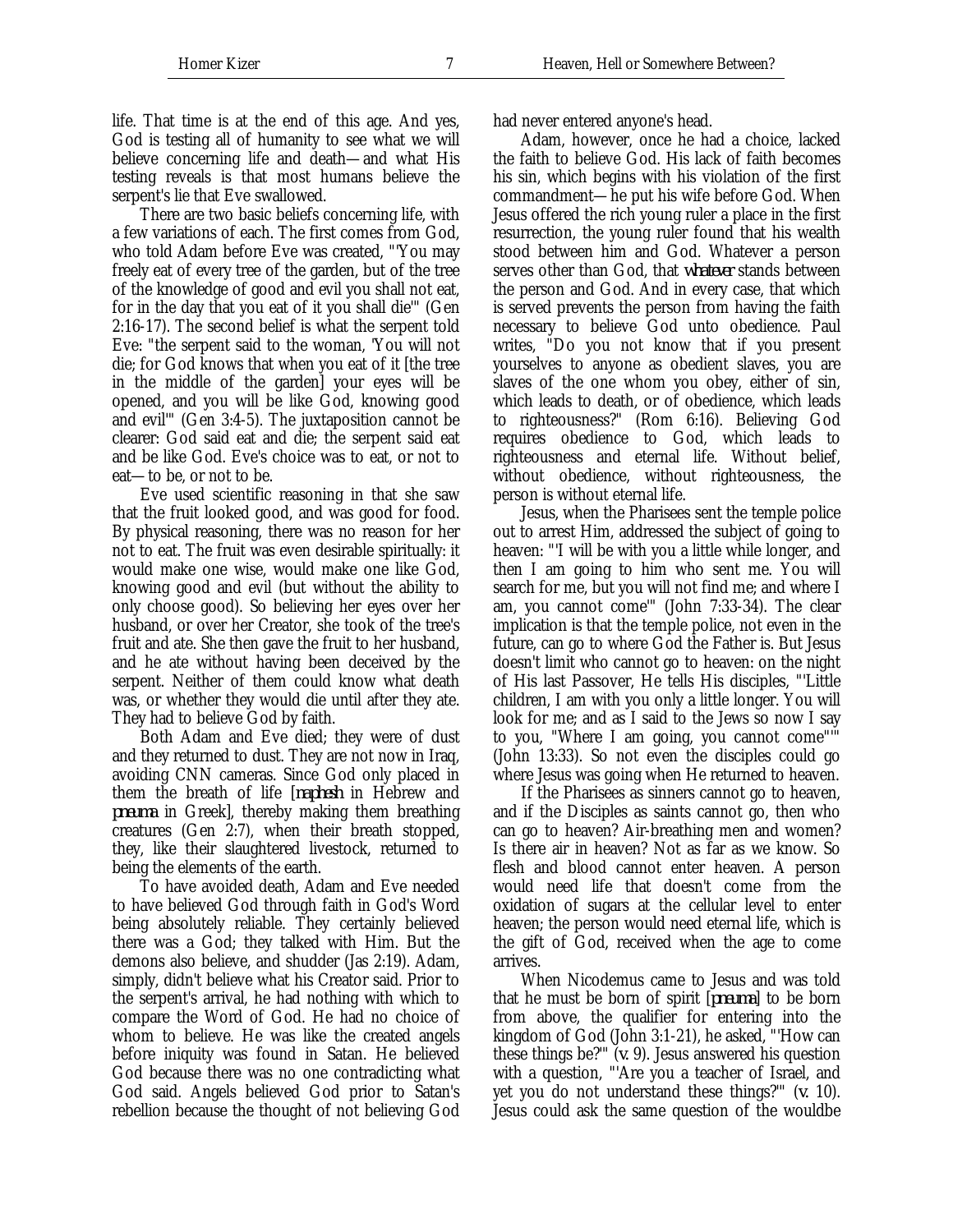teachers of spiritual Israel: how can they not understand what it is to be born from above, or in modern parlance, *born again*? Most don't. Most teach the serpent's lie, that humanity has become like God in that humanity has eternal life residing in each person in the form of an immortal soul. This belief is the primary tenet of Platonism, and neoPlatonism. It entered Judea prior to the 1st-Century B.C.E. through Hellenistic acculturation, and it is the belief that separates those spiritual Israelites who are of the synagogue of Satan (Rev 3:9) from genuine disciples.

Continuing how Jesus answered Nicodemus, Jesus said, "'No one has ascended into heaven except the one who descended from heaven, the Son of Man'" (John 3:13). So if King David hadn't ascended into heaven prior to Christ's crucifixion, and he hadn't ascended when the Holy Spirit [*Pneuma*] is given to three thousand on that day of Pentecost, is it likely that he has ascended anytime since 31 A.D.? Not really. David hasn't ascended into heaven, has he?

Concerning King David, Ezekiel's prophecy says, when all of the resurrected houses of Israel and Judea are joined together, that God "'will make one nation of the land, on the mountains of Israel; and one king shall be king over them all. Never again shall they be two nations, and never again shall they be divided into two kingdoms'" (37:22); and God adds,

My servant David shall be king over them; and they shall all have one shepherd. They shall follow my ordinances and be careful to observe my statutes. They shall live in the land that I gave to my servants Jacob, in which your ancestors lived; they and their children and their children's children shall live there forever; and my servant David shall be their prince forever. I will make a covenant of peace with them; it shall be an everlasting covenant with them; and I will bless them and multiply them, and will set my sanctuary among them forevermore. My dwelling place shall be with them; and I will be their God, and they shall be my people. Then the nations shall know that I the Lord sanctify Israel, when my sanctuary is among them forevermore. (*v.* 24-28)

King David shall live again when the house of Israel and the house of Judah are again one nation, which happens when God makes an eternal covenant with both houses of Israel. At that time, God will set up His sanctuary here on earth, and God shall dwell in His sanctuary. This all happens when Christ returns as the all powerful Messiah at the beginning of the age to come. So King David is resurrected when Christ returns as the Messiah. Until then, he is dead and buried, with only his name written in the Book of Life (Rev 20:12, 15).

Let's pause and explain what the key of David is. The Apostle Paul said that you, a physical Israelites who have a circumcised heart and mind (Deu 30:6)—who have received the Holy Spirit under the covenant that Paul identified as the "righteousness that comes from faith" (Rom 10:6)—need only to "confess with your lips that Jesus is Lord and believe in your heart that God raised him from the dead"  $(v, 9)$  to be saved. These three things (circumcision of heart and mind, confessing Jesus is Lord, and believing God raised Him from the dead) equate with Jesus' instructions to "'make disciples of all nations, baptizing them in the name of the Father and of the Son and of the Holy Spirit" (Matt 28:19). These three things also equate with the promises of the new covenant:

> 'This is the covenant that I will make with the house of Israel after those days, says the Lord: I will put my laws in their minds, and write them on their hearts, and I will be their God, and they shall not teach one another, "Know the Lord," for they shall all know me, from the least of them to the greatest. For I will be merciful toward their iniquities, and I will remember their sins no more. (Heb 8:10–12)

Baptizing in the name of the Holy Spirit is the circumcision of the heart and mind, which is also the writing of God's laws on the heart and mind. Baptizing in the name of the Son is confessing Jesus is Lord, which is also the forgiveness of sins under the new covenant. Baptizing in the name of the Father is believing God raised Christ from the dead, which is also the new covenant promise of knowing the Lord. And when these things are satisfied, a person will be saved. Ezekiel's prophecy states that King David will again be king over both houses of Israel, which means he is saved, and will be resurrected to life when Christ returns. His judgment has been revealed ahead of time. So David had to confess Christ will his mouth, and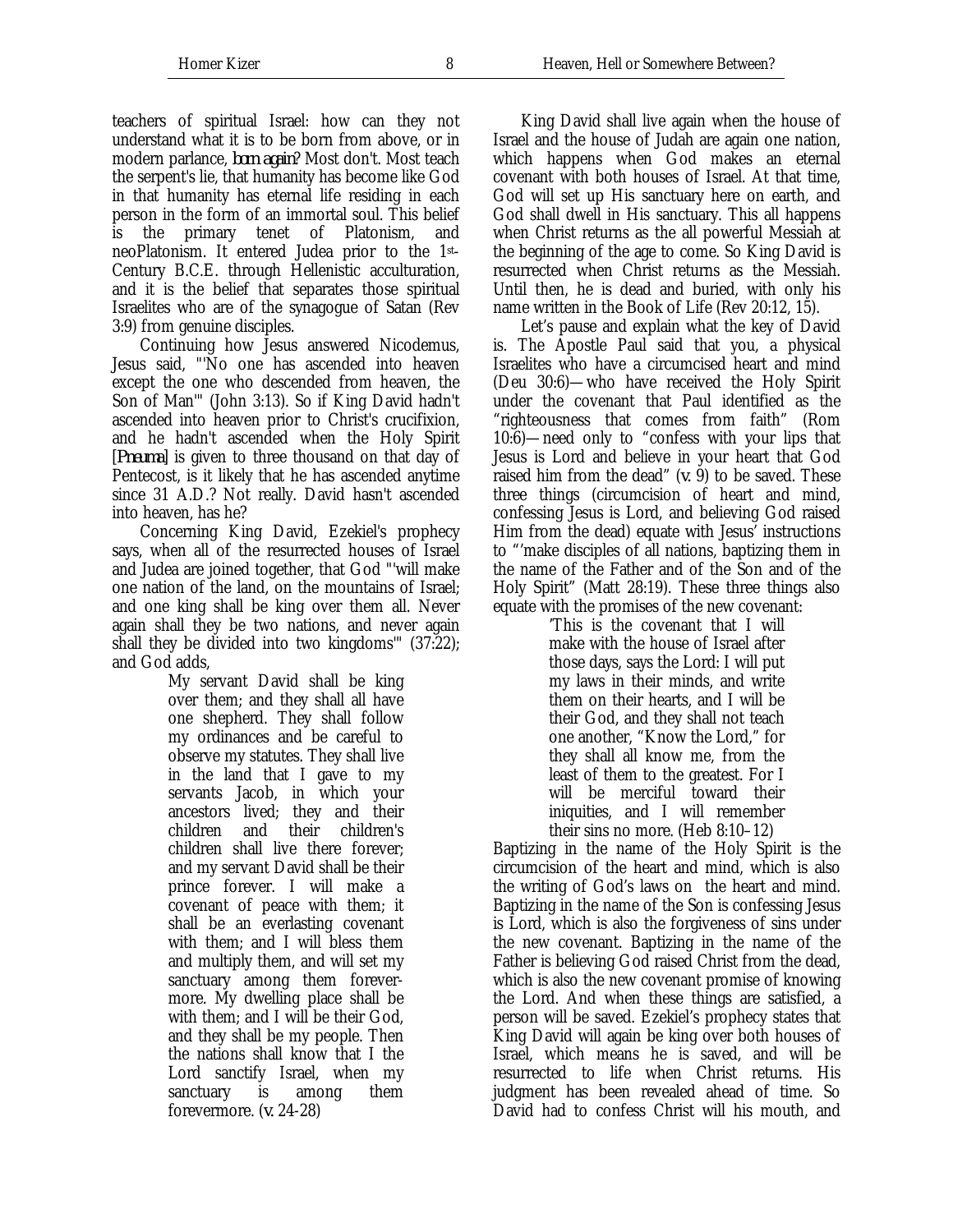believe that God the Father raised Christ from the dead, even though the textual evidence is that no one knew the Father prior to when Jesus revealed Him to His, Jesus', disciples. Yet, since God is not a respecter of persons, we should find evidence of David professing Christ and believing God. Scripture is clear that David had the Holy Spirit.

The Apostle Peter on that day of Pentecost when disciples were filled with the Holy Spirit said, concerning David, "'Since he was a prophet, he knew that God had sworn with an oath to him that he would put one of his descendants on his throne. Foreseeing this, David spoke of the resurrection of the Messiah, saying, "He was not abandoned to Hades, / nor did his flesh experience corruption"" (Acts 2:30–31). Peter cites Psalm 16 to show that David believed that the Messiah would be raised from the dead,, thereby satisfying being baptized in the name of the Father. Since he had the Holy Spirit, David would've also satisfied being baptized in the name of the Holy Spirit. He need only profess that Jesus is Lord—and this is the answer to Jesus' unanswerable question. Both Jesus and Peter cite Psalm 110:1 ("The Lord said to my Lord'). Both cite the Septuagint, and because of how the Psalm had been translated into Greek, Jesus' question is virtually unanswerable. However, if these Pharisees had remained primarily Hebrew speakers, they would know that the first "Lord" is *YHWH,* and the second *adoni*, which always refers to a human in the 195 or so times it is used in Scripture. Strong's Concordance is not a reliable when in comes to *andoni* versus *Adonai*, which is a substitute name for *YHWH*.. David has the Messiah coming as a man in the Psalm. Therefore, David satisfies being baptized in the name of the Son, without stretching Scripture excessively. And a person either believes that God is no respecter of person, or the person will do a fancy linguistic softshoe dance routine to explain what has already been explained in Scripture. Peter tells the three thousand devout Jews that David had satisfied the requirements for being saved, yet David still had not ascended into heaven, but was awaiting his change in the grave.

Similarly, a person either believes God, or Satan about whether the person has eternal life residing in oneself. The person has no other choice. A person either believes that he or she receives the promise of eternal life as a gift of God under the new covenant; or the person believes that he or she received eternal life through fornication in the back seat of a Buick, or wherever the person was conceived. **You will believe one or the other**. Certainly, a person can believe that there will be no

resurrections, that this physical life is all there is. This person would like to reject both God and Satan, but in rejecting God, this person acknowledges his or her servitude to Satan, who seems perfectly content to accept worship however a person wants to give it to him. Satan will, though, require this person to accept his slave mark (i.e., the mark of the beast, *Chi xi stigma*, or *Xx*[tattoo]) once God the Father and His Messiah liberate all of humanity (Rev 11:15 & Dan 7:11-12) three and a half years before Christ returns as the all powerful Messiah.

About the joining of the house of Israel and the house of Judah, Jeremiah prophesies, "The days are surely coming, says the Lord, when I will make a new covenant with the house of Israel and the house of Judah" (31:31). This new covenant is the eternal covenant about which Ezekiel prophesies. This covenant will have David as king over all of both houses of Israel when these nations are resurrected. The terms of this covenant have the law of God (*v.* 33) written on the hearts and minds of the house of Israel. This singular law of God is the singular commandment of God in which the hearts and minds [naphesh] of Israel will be circumcised (Deu 30:6-14). Paul calls this singular commandment "the righteousness that comes from faith" (Rom 10:6 — compare to Deu 30:12-14). This is Paul's law of faith (Rom 3:27), which has God imputing righteousness to drawn disciples who have been called to be a holy nation, a royal priesthood, God's own people (1 Peter 2:9), known as spiritual Israel, which is the singular house of Israel into which even physical Israelites must now be grafted (Rom 11:17-24).

The single law of God, or commandment of God that forms the basis for the new covenant is the second covenant of Moses (Deu 29:1-31:13). This law requires Israel, in order to receive circumcised hearts and minds, to believe God unto obedience by observing all of commandments and decrees written in the Book of Deuteronomy. This second covenant was physical when mediated by Moses; yet, under it salvation was possible with righteousness was sought through faith, not through the added sacrifices. But now that Christ is the mediator, with His addition of better promises, this second covenant is spiritual. When the Lord says, "See, I have set before you today life and prosperity, death and adversity" (Deu 30:15), under Moses this was physical prosperity and adversity. Under Christ, this is eternal life and spiritual prosperity, stored in heavenly treasuries.

Jesus said there were conditions attached to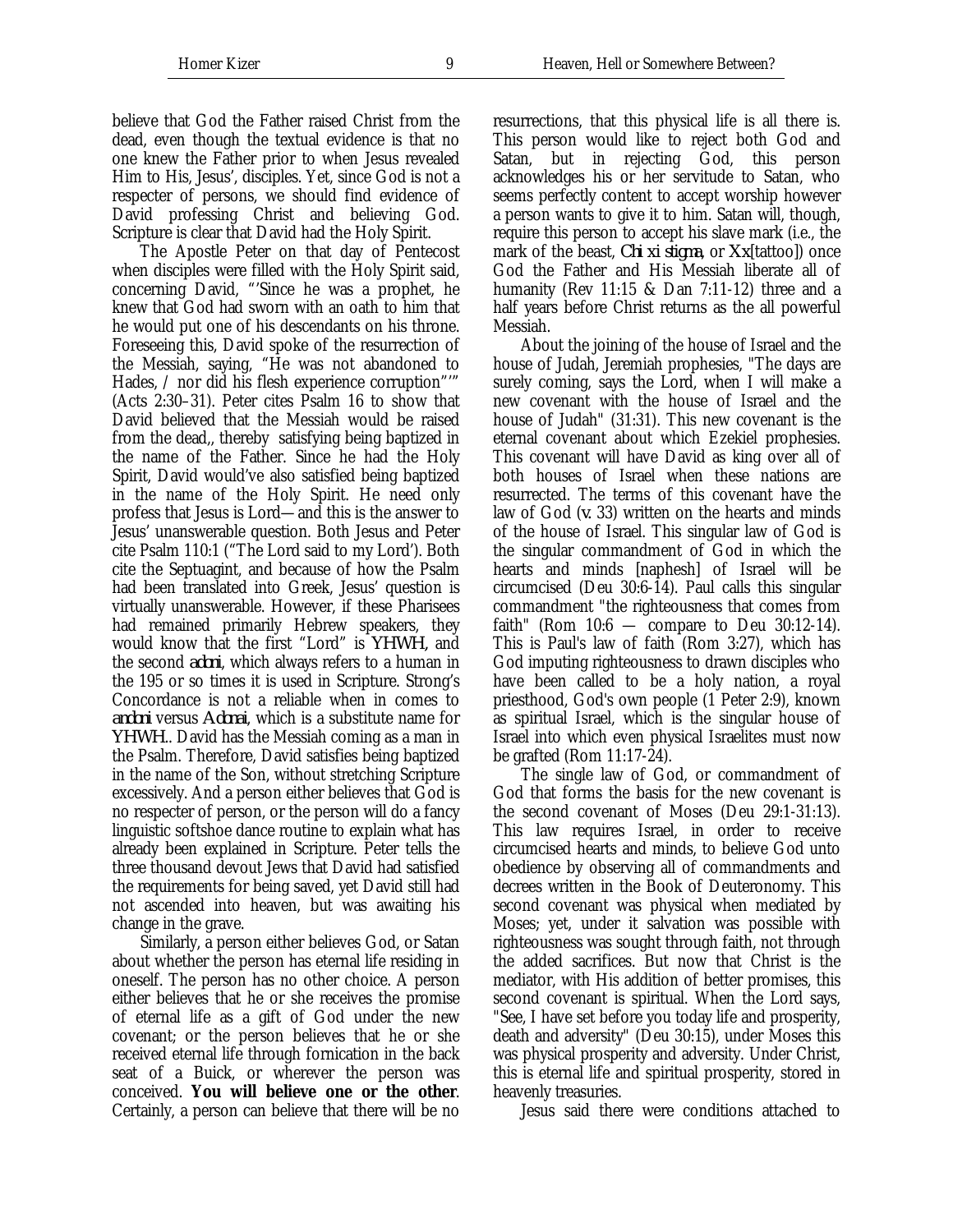receiving eternal life: a lawyer, testing Jesus, asked, "'[W]hat must I do to inherit eternal life?'" (Luke 10:25). Jesus then asked the lawyer, "'What is written in the law? What do you read there?'" (*v.* 26), suggesting that the correct reading of the law would, indeed, give eternal life.

The lawyer's answer was that a person was to love God with all of the person's being, and to love the person's neighbor as oneself (*v.* 27). The lawyer's answer summarized not just the Ten Commandments as is sometimes taught, but all of the law of God, all of the Book of Deuteronomy. Jesus told the lawyer, "'You have given the right answer; do this and you will live'" (*v.* 28), by receiving eternal life, the answer to the question the lawyer initially asked. So salvation can come with the correct reading of the law, but only with a reading that foregrounds love.

In Mark's account of how Jesus answered the question of which commandment is first in importance (12:28), when the scribe who asked the question heard Jesus' answer the scribe said, "'You are right, Teacher; you have truly said that "he is one, and beside him there is no other"; and "to love him with all the heart, and with all understanding, and with all strength," and "to love one's neighbor as oneself,"— this is much more important that all the burnt offerings and sacrifices'" (*vs.* 32–33). Jesus then told the scribe, "'You are not far from the kingdom of God'" (*v.* 34). Thus, again we see that the law, when kept with love and faith, will produce eternal life.

The two summary commandments which the lawyer and Jesus quotes (Deu 6:5 & Lev 19:18) are the commandments of God which Jesus tells His Disciples to keep (John 15:10), plus the new commandment to love one another that Jesus gives (*v.* 12). These two summary commandments become the plural laws of God that the writer of Hebrews cites when the writer quotes Jeremiah's single law of God (Heb 8:10 & 10:16). Therefore, we can say with certainty these two summary commandments incorporate more than the Decalogue: when the rich young ruler says that he has kept the inscribed Commandments form his youth, Jesus adds one more thing for the rich young ruler to do. Selling all the ruler's possessions would have been for the ruler an act of faith. Then giving all his wealth to the poor would have been an expression of love for the poor, something the ruler was unable to make. The two summary commandments incorporate both faith and love. The entire Book of Deuteronomy is the application of faith unto belief, belief unto obedience, obedience unto observing the commandments of God, while having love for the poor, the alien, and all those without an inheritance within a person's borders. The Book exists as a witness for, or against a drawn disciple (Deu 31:26). And the difference between the Book of Deuteronomy and the Book of Leviticus is found in the two summary commandments: Deuteronomy focuses on love toward God that comes from faith, which will still have the disciple loving his or her neighbor as an aspect of loving God.

When all of the Scripture passages referencing eternal life are fit together as pieces in an easily solved jigsaw puzzle, what's apparent is that eternal life is a gift of God the Father under the terms of the new covenant. Drawn disciples who have pursued righteousness will receive this gift when Christ returns as the all powerful Messiah. And without this gift, no mortal has any life other than that which comes from breath.

Within the Christian Church, the nearly two millennia old tradition of heaven and hell being the reward of the just and unjust respectively is embracing Platonism. For any human to go either to heaven, or to hell rather than to remain in the person's grave, the person must have an immortal soul. The person must have preexisting eternal life apart from receiving it as the gift of God. The person must call God a liar., not something I am willing to do. Only when a person tells God that the person already has eternal life apart from receiving it as a gift from Him can the person believe that he or she will go to heaven between the person's death and when the person will received a glorified body at Christ's return. If the person believes that he or she has an immortal soul, the person's soul cannot merely lie there in the ground asleep while the body decays. Thus, traditional Christianity believes the serpent's lie rather than the Word of God, believes that humanity won't really die, believes that Eve didn't really die after eating the forbidden fruit, believes that eternal life comes from fornication. For all of the sermons that have been preached from the pulpits about faith, believing God, and confessing with one's mouth, doctrinally, traditional Christianity, since 325 A.D., has openly rejected belief in the Word of God, choosing instead to believe and teach the lie that Eve swallowed. And by rejecting the Word, traditional Christianity has rejected Christ, while making of itself the sword by which the demonic king of the North has waged war against God and competing demons.

Strong claims? They're mild compared to what Christ will say. Many who have done powerful works for Christ will be told, *I never knew you. Get*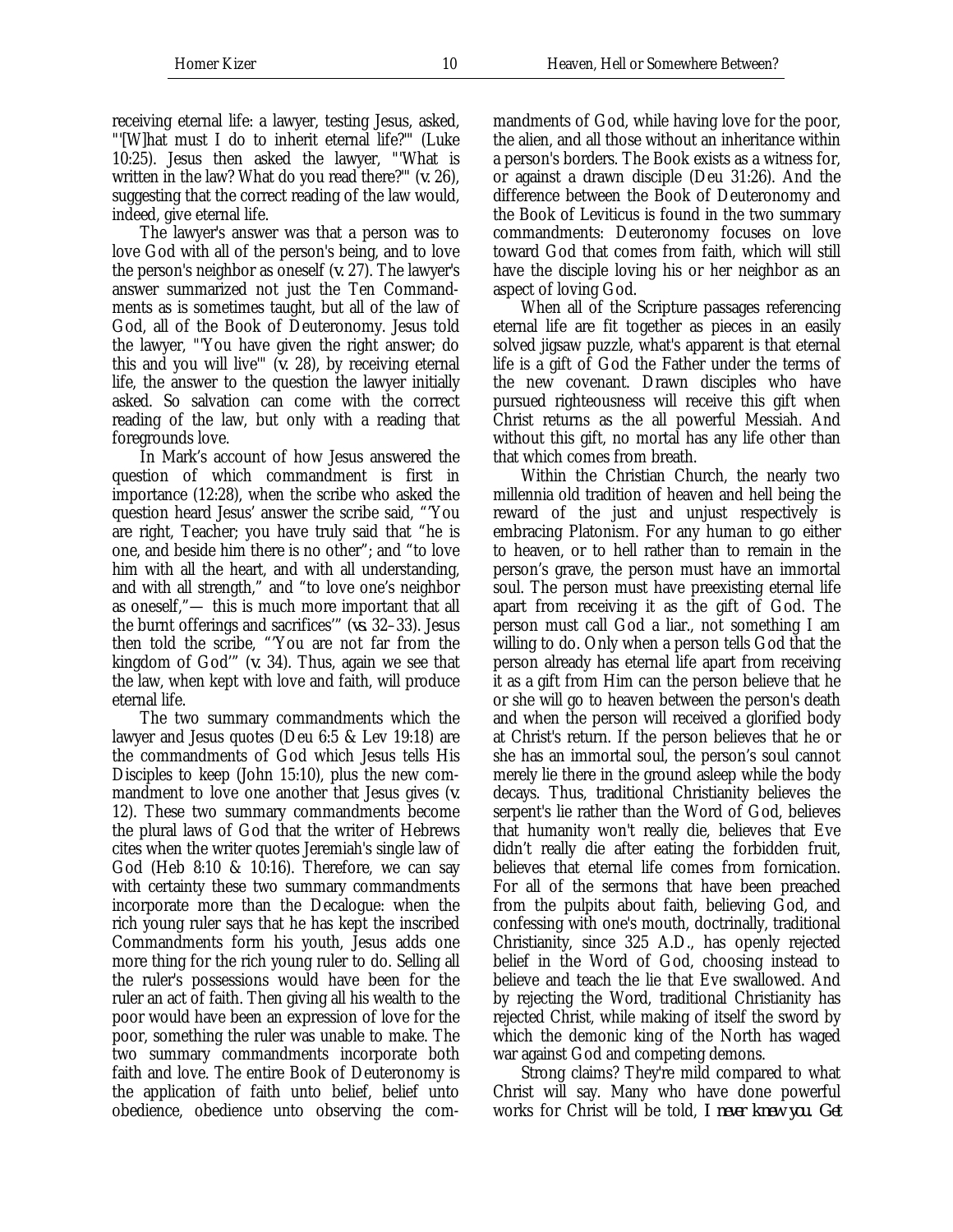*away, you Evildoers.* Then there will be gnashing of teeth as realization comes that the Word of God really means what it says.

In fairness to those who have believed the lie Eve swallowed, we need to examine Scripture passages used to support Hellenistic Platonism, already somewhat modified from what Plato actually taught.

Traditional Christianity's best evidence to counter what Jesus said about no man has ascended into heaven other than the Son of Man, and that even His Disciples couldn't go where He was going when He returned to the Father is found in the Lazarus-Dives story, which isn't a traditional parable. Yes, Scripture says, "Jesus told the crowds all these things in parables; without a parable he told them nothing. This was to fulfill what had been spoken through the prophet: / 'I will open my mouth to speak in parables;  $\angle$  I will proclaim what has been hidden from the foundation of the world'" (Matt 13:34-35). But Jesus' audience for the Lazarus-Dives story wasn't the crowds that followed Him. Rather, His audience was mocking Pharisees, who were well-schooled in Greek thought and traditions.

The entire Lazarus-Dives story is here quoted:

There was a rich man who was dressed in purple and fine linen and who feasted sumptuously every day. And at his gate lay a poor man named Lazarus, covered with sores, who longed to satisfy his hunger with what fell from the rich man's table; even the dogs would come and lick his sores. The poor man died and was carried away by the angels to be with Abraham. The rich man also died and was buried. In Hades, where he was being tormented, he looked up and saw Abraham far away with Lazarus by his side. He called out, "Father Abraham, have mercy on me, and send Lazarus to dip the tip of his finger in water and cool my tongue; for I am in agony in these flames." But Abraham said, "Child, remember that during your lifetime you received your good things, and Lazarus in like manner evil things; but now he is comforted here, and you are in agony. Besides all this, between you and us a great chasm has been fixed, so that those who

might want to pass from here to you cannot do so, and no one can cross from there to us." He said, Then, father, I beg you to send him to my father's house—for I have five brothers—that he may arm them, so that they will not also come into this place of torment." Abraham replied, "They have Moses and the prophets; they should listen to them." He said, "No, father Abraham; but if someone goes to them from the dead, they will repent." He said to him, "If they do not listen to Moses and the prophets, neither will they be convinced even if someone rises from the dead" (Luke 16:19-31).

Considering the audience Jesus addressed— "Pharisees, who were lovers of money" and who "ridiculed" Jesus (*v.* 14)—the last sentence contains the essence of what Jesus was trying to communicate: if these Pharisees would mock Christ for saying that they couldn't serve both "God and wealth" (*v.* 13), Abraham was not their spiritual father; and if they could find no mercy in the writings of Moses, they weren't about to listen to Him even though He would rise from the dead as once again part of Elohim, the creating godhead.

I have offended some Believers when I have told them that there is fiction in the Bible: the story of Lazarus and Dives is a fiction that Christ used to indict these mocking Pharisees, then in his audience, of their false teachings. The parable that causes the Pharisees to taunt Christ is of the dishonest manager, who has been given notice that he is being fired. He wonders what he will do for he is "not strong enough to dig" and too "ashamed to beg" (Luke 16:3), an apt description of the Pharisees. So the manager cuts some under-the-table deals to set himself up financially. His master actually applauds the manager's shenanigans. Then Christ delivers His message about the person faithful in little will be faithful in much. And Christ's message was well enough understood by the Pharisees that they ridiculed Him. But Christ will have the last word. He said, "But it is easier for heaven and earth to pass away, than for one stroke of a letter in the law to be dropped" (*v.* 17). Now, Christ details the area in which the Pharisees had been compromising the law: "Anyone who divorces his wife and marries another commits adultery, and whoever marries a woman divorced from her husband commits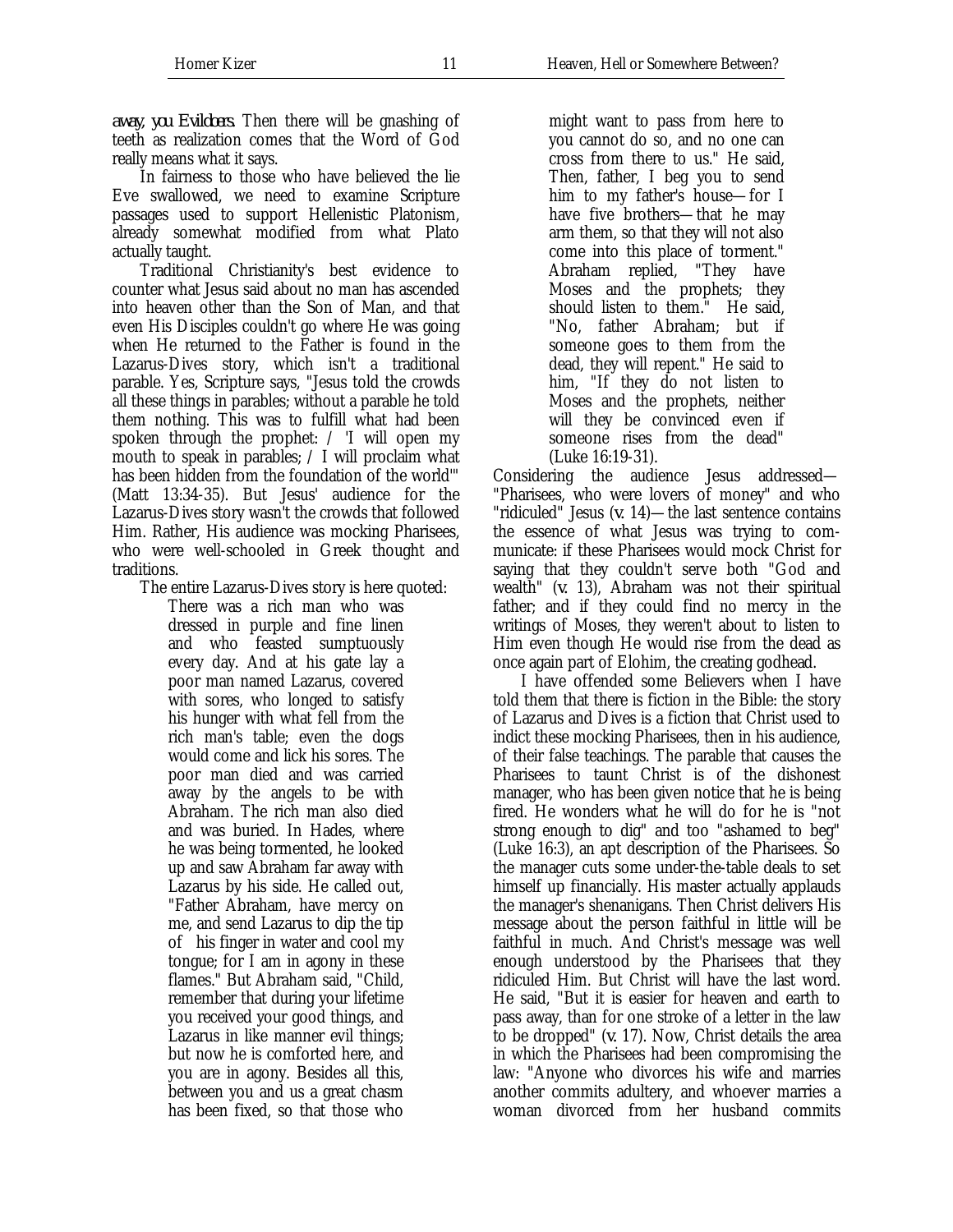Christ, immediately after naming the specific area in which the Pharisees that been compromising the law, relates the fiction of Lazarus and Dives. Abraham is often mistakenly read as being alive in heaven, but again, Christ said, "No one has ascended into heaven except the one who descended from heaven, the Son of Man" (John 3:13); so Abraham and Lazarus cannot be in heaven. They are not in Hades, for a chasm separates them from Dives. They are in "story," in this *parable*, which fits into the Greco-Roman rhetorical tradition of *fortune reversal after death* tales. The *parable* is a Cynic narrative. The Lazarus and Dives story wasn't recent history; that is, it wasn't the literal story of two men who died during Christ's ministry in Judea.

The Pharisees were, collectively, the rich man who showed no mercy to an oppressed laity. They did not believe Moses and the prophets; Christ said none of them were keeping the law Moses gave them (John 7:19). He knew it would be futile to cite Moses or the Writings to them, so He gave them a Greek story to which they could relate. In a very real sense, Christ turned these Pharisees mocking back upon themselves by telling them a Greek story. *He, by His selection of the Lazarus and Dives narrative, said to them both in content and in form that these Pharisees were not of Abraham's seed, the claim they valued most, but that these Pharisees were spiritual aliens.* They might as well have been Greek gentiles**.**

In the Lazarus-Dives parable Christ was not negating the importance of the resurrections from the dead, but was using a fictional construct to make a point to mocking, money-hungry Pharisees. Paul used a similar strategy on Mars Hill when he quoted lines from Greeks poets to the assembled philosophers. In both cases, the text is audiencespecific. Both Christ's and Paul's use of Greek poetics conveyed more-encompassing messages to their immediate audience than either's use of Hebraic poetics would have. And in both cases, the strategy loses the additional meanings when read by audiences unfamiliar with Greek poetics.

On other occasions Pharisees tried to match wits with Christ. They lost each time. On this occasion, they not only lost but were humiliated in such a subtle way that generations of scholars haven't fully appreciated how thoroughly Christ bested them. Luke evidently did, for he relates the incident in sufficient richness that a reader can grasp the indictment Christ made of these Pharisees, even to Him citing a specific violation of the law they

were committing (i.e., granting unjustified divorce decrees). The reader can also grasp Christ's reversal of humiliation; for this parable, by its Greek content and form, stands out from all of the other parables recorded. It is no wonder that the Pharisees were determined to kill him. He humiliated them in a way that they understood, but in a way that few others in the audience could grasp. In other words, Christ used the Pharisees' education as the means for the Pharisees to understand what he had done to them. But no audience with less education than the Pharisees, then or since, would have any appreciation for what had been accomplished. It was a "silent" humiliation, in that only the ones upon whom the figurative tables had been turned knew that the humiliation had taken place. These Pharisees couldn't even point to Christ and say to the rest of Christ's audience, *See, he is like us*, for only they knew how badly they had been bested. They and Luke, the educated physician.

The parable of Lazarus and Dives verified already existing mental paradigms of the underworld for Greek-educated scholars in the first few centuries after Christ's crucifixion. These readers of Luke's account did not have to rid themselves of their own understandings of the underworld, of their neoPlatonic beliefs. Rather, they could superimpose their understandings over the Hebraic paradigm of resurrection to create a logically-devoid construct of an immortal soul escaping to heaven at a person's death, then returning with Christ to receive a glorified body when Christ returns to earth, with that good soul's parallel being an evil soul going to Hades to be punished without ever receiving a glorified body.

D.W. Robertson, Jr. writes in his "Translator's Introduction" to his translation of Augustine's *On Christian Doctrine*,

> We do not always realize today the extent to which the theology of Christianity was at once a logical outgrowth of late classical thought and, at the same time, an astonishingly brilliant fulfillment of the best traditions of ancient philosophy as they extend from Pythagoras and Plato to Cicero and Varro. Paganism, as [Jerome Carcopino in *De Pythagore aux Apotres*, Paris, 1956, page 80] a great classical scholar has said, "groped and staggered in the pursuit of an ideal concerning which it could have only an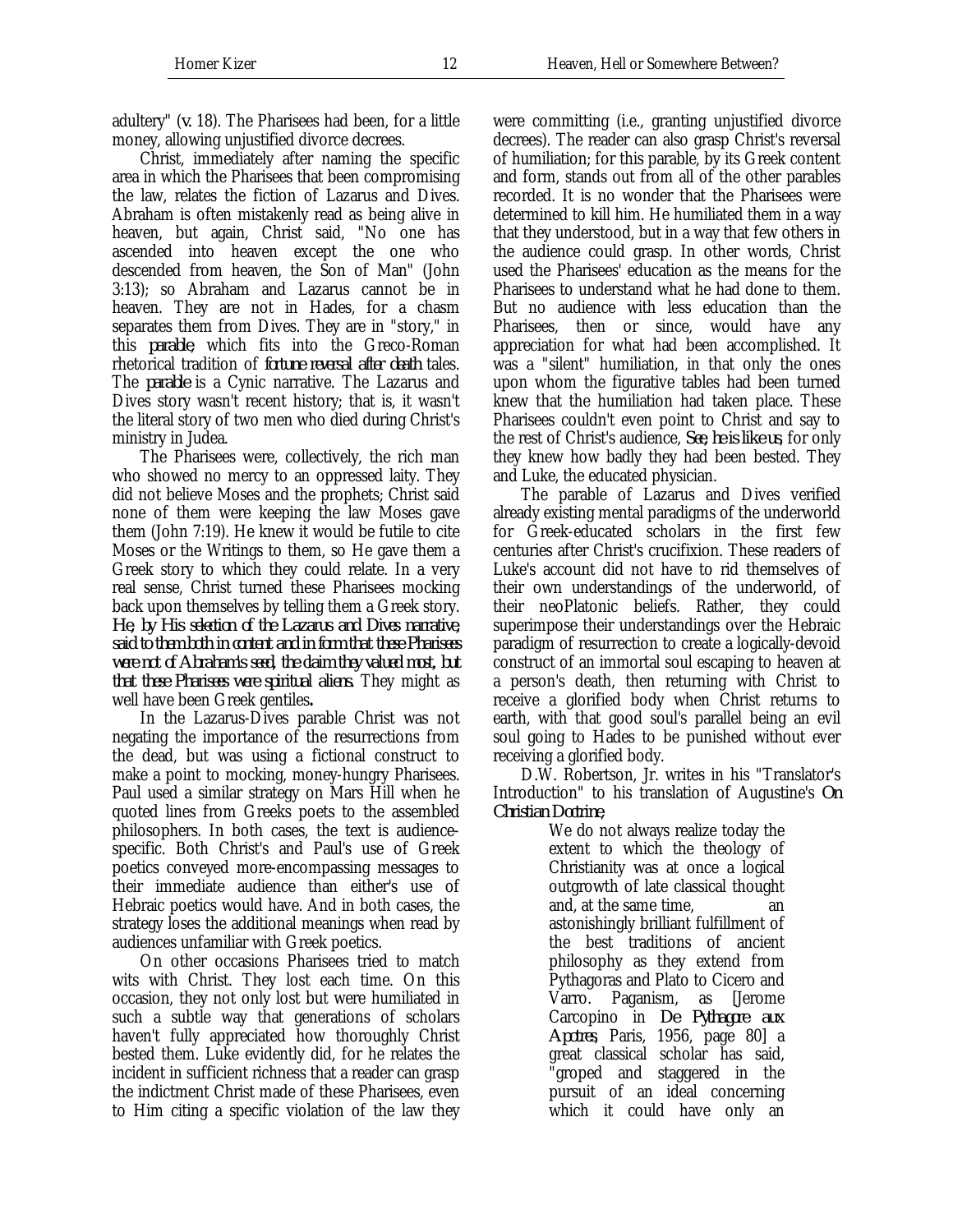life; what else is immortality other than eternal life? All individuals and organizations that hold and teach that humans have immortal souls, or that humans have eternal life apart from receiving it as the gift of God are apostate. All believe the lie Eve swallowed, and all will suffer great pain when genuine disciples are born as glorified heirs of God the Father.

Without an immortal soul, a person goes to his or her grave upon death. There, the person will await his or her change. There is no in-between state, partly alive and partially dead. Jesus said no one goes to heaven. Gehenna fire is the lake of fire, which burns until its fuel is consumed. Worms that don't die are maggots. And hell is a hole in the ground; it is the grave. So there is no in-between place between the grave and resurrection. The Greek concept of an elaborate afterlife comes from the lie Eve swallowed.

If you presently believe you have an immortal soul, repent, and believe the Word of God. If you are a drawn disciple, your destiny rides on you having the faith to believe the Word of God, not the serpent. But maybe you feel lucky.

Paul writes, "Yet death exercised dominion from Adam to Moses, even over those whose sins were not like the transgressions of Adam" (Rom 5:14). Since Moses, death has continued to exercise dominion over the vast majority of humanity. Between Moses and Jesus Christ, the exceptions were the prophets who were given the Holy Spirit so that God could communicate with them. Since Jesus' resurrection, the exceptions have been only those saints who have been drawn by God the Father and modified spiritually by having their hearts and minds circumcised. Yet even all of the exceptions have died or await death. What makes them the exceptions is that they have received the promise of eternal life; their names are written in a Book of Life. But they await that promise in their graves, just as dead as the person without the promise.

All of humanity will be resurrected, but judgment is only upon the household of God now (1 Peter 4:17). Judgment is required before eternal life will be given: the wages of sin for a drawn disciple is the second death, so judgment is required to determine whether a disciple has earned the wages for sin, or whether the disciple will be resurrected to life (John 5:28-29). No other fate awaits a disciple. All who have the promise of eternal life do not come under judgment beyond

obscure prescience. But when the message of the gospel reached its best thinkers, they believed that they had finally attained it in the flash of certainty which suddenly struck them" (*ix-x*).

Readings of text that use the parable of Lazarus and Dives to prove an immortal soul are not readings that derived from the community of Christ's disciples. They are, instead, readings descended from those of paganism's best thinkers.

A second passage used to prove that humans have immortal souls is Paul's prayer for good health. The passage is 1 Thessalonians 5:23: "May the God of peace sanctify you entirely; and may your spirit and soul and body be kept sound and blameless at the coming of our Lord Jesus Christ." I have heard many scholars state that this passage proves that humans are of a tri-part composition of *psuche*, *pneuma*, and *soma*. But both *psuche* and *pneuma* mean breath, with *pneuma* meaning to breathe more deeply than does *psuche.*

If the passage were better translated, it would read, *may your breath and life and body be kept sound.* To me that seems reasonable and understandable. We have an English idiom that is similar: you are flesh and blood. Textually, the life is in the blood: "Only, you shall not eat flesh with its life, that is, its blood" (Gen 9:4). So what Paul wrote the Thessalonians was (rearranging the word order), *may your flesh and blood and breath be kept sound*. That is what we humans are, flesh and blood and breath. Paul, in his salutation to his first letter to the Thessalonians, wasn't writing doctrine but a figurative acknowledgment of all that composes a person. We are of tri-part composition: the flesh on our bones, the blood in our bones, and the breath that feeds our bones. Paul was, simply put, praying for their good health and that they be found blameless before Christ, who will have a bone to pick with all that believe the lie Eve swallowed. That bone belongs inside the saint, not being feed to birds when Christ returns as the all powerful Messiah.

Plato's concept of soul immortality is easy to believe, and takes faith to reject—but without faith, no one can please God.

Each passage allegedly having saints in heaven awaiting Christ's return has either been poorly translated, or badly misread, especially the passages in the Book of Revelation; i.e., 6:9-11 and 7:9-10. These passages are addressed in the booklet, *Revelation, Unsealed and Revealed*. I encourage newly drawn disciples to request a copy.

An immortal soul requires possessing eternal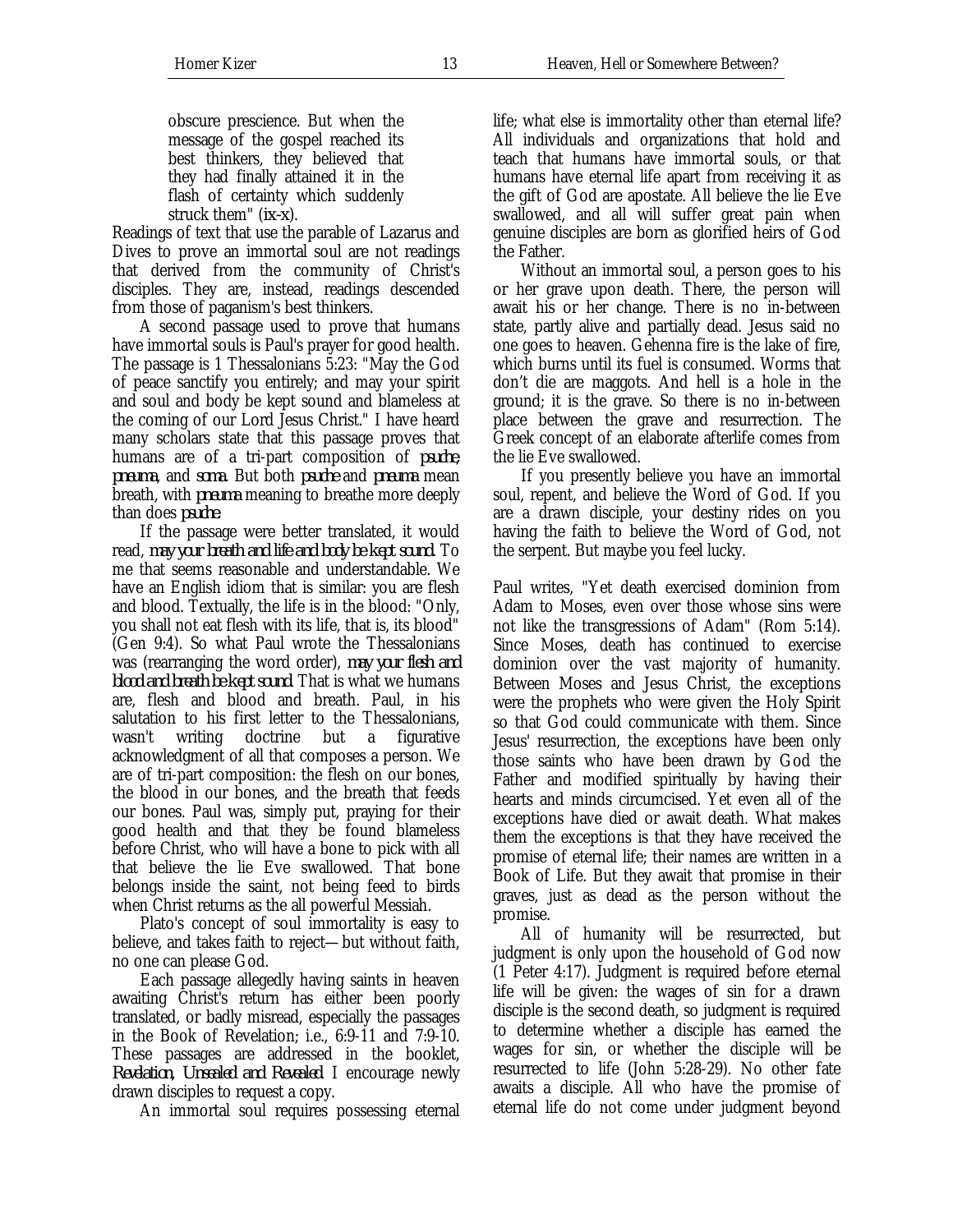For drawn disciples, one of two fates are available to them. Either they will do good (good works) and be resurrected to life, or they will do evil (the works of lawlessness) and be resurrected to condemnation, or into the lake of fire, which is the second death. Life and death has been set before them (Deu 30:15). Christ would have them choose life. In a real way, Christ allows disciples to choose the fate that awaits them. He has set out the choices available, laid out the criteria for each choice, and has done everything for the disciple but make the choice.

No in-between fate is available to disciples. Judgment is in this life or age. By their choices, disciples determine their judgment, and by extension, their fate. They are literally deciding whether they want to live forever or die permanently. But too often, these disciples are mislead into thinking that because Christ has done everything for them but make their choice, they are free to practice lawlessness. They have been taught that once saved, they can do nothing to undermined their saved state. That is a lie! They must endure in the covenant relationship in which God the Father placed them when He modified them spiritually. They must do what they know is right as they grow in faith and knowledge. If they know they must not commit adultery, they must not commit adultery. If they know they are not to do murder, they are not to commit murder. If they know they must keep the Sabbath holy, they must keep the Sabbath holy. If they know the Sabbath is the 7th day, not the 8th, they must keep the Sabbath on the 7th day.

Since all judgment belongs to Christ, and since He has set before disciples the choice of life or death, Christ has made a judge of each disciple, in that disciples judge themselves. We know whether we have been faithful, or whether we are a hypocrite. We know how much of the law of God we obey by observing its statutes, commandments and decrees. We can judge ourselves, and we do by our choice of life or death. If we find that it is easier to lie than to tell the truth when we know we must not lie, we know we are guilty of breaking the law and are worthy of death. If we do not repent, we choose death over life, regardless of any other good works we do.

Homer Kizer 14 Heaven, Hell or Somewhere Between?

When a person chooses to sin, that incident of lawlessness or sin (1 John 3:4) becomes no big deal to this unrepentant disciple. Doing mighty works for God is more important than obeying God. The person tells the Father that the person will not be ruled by Christ (Luke 19:14, 27), but will determine for him or herself how and when the person will worship God. The person might even continue to do mighty deeds in the name of Christ, even to healing the lame and casting out demons, but the person is no longer known to Christ, for the person has left the covenant relationship. The person has chosen death, rather than life. The person has deceived him or herself. Satan's help wasn't needed, not that Satan wouldn't have helped. Rather, the person could have chosen to do what the person knew was right in every situation, with grace covering the person's failures to live with his or her decision to do right. When the person chose to overlook what was right in order to get that mighty work done in a timely and efficient manner, the person chose death. So yes, judgment belongs to Christ, but in most cases, He has delegated that judgment to the disciple by giving the disciple the choice of life and good, or death and evil.

Because of the importance of this subject, let's back up and take another run at it, so to speak. Judgment is today upon all those who have been drawn by the God the Father. This is a more inclusive statement than has traditionally been taught within the Church of God, which has judgment limited only to those individuals who have endured for some period of time in the faith. The traditional teaching comes from a poor understanding of the new covenant.

When a person is drawn from the world by the Father for the purpose of Him having a relationship with the person, three linguistic absolutes occur at the same time. The person has his or her heart and mind circumcised by the insertion of God's laws into the person's conscience; the person receives the Holy Spirit. The person's sins are forgiven; the person is under grace, which is inviting Jesus to live in the person. And the person knows God., because the believes God by obeying Him No one has to teach the person to know the Lord; the person knows the Lord because of the spiritual modifications made to the person. The person is now a disciple who knows the Lord because the laws of God have been internalized. This disciple is not under the law, but is under grace, which, as a gift of God, really remains outside the person.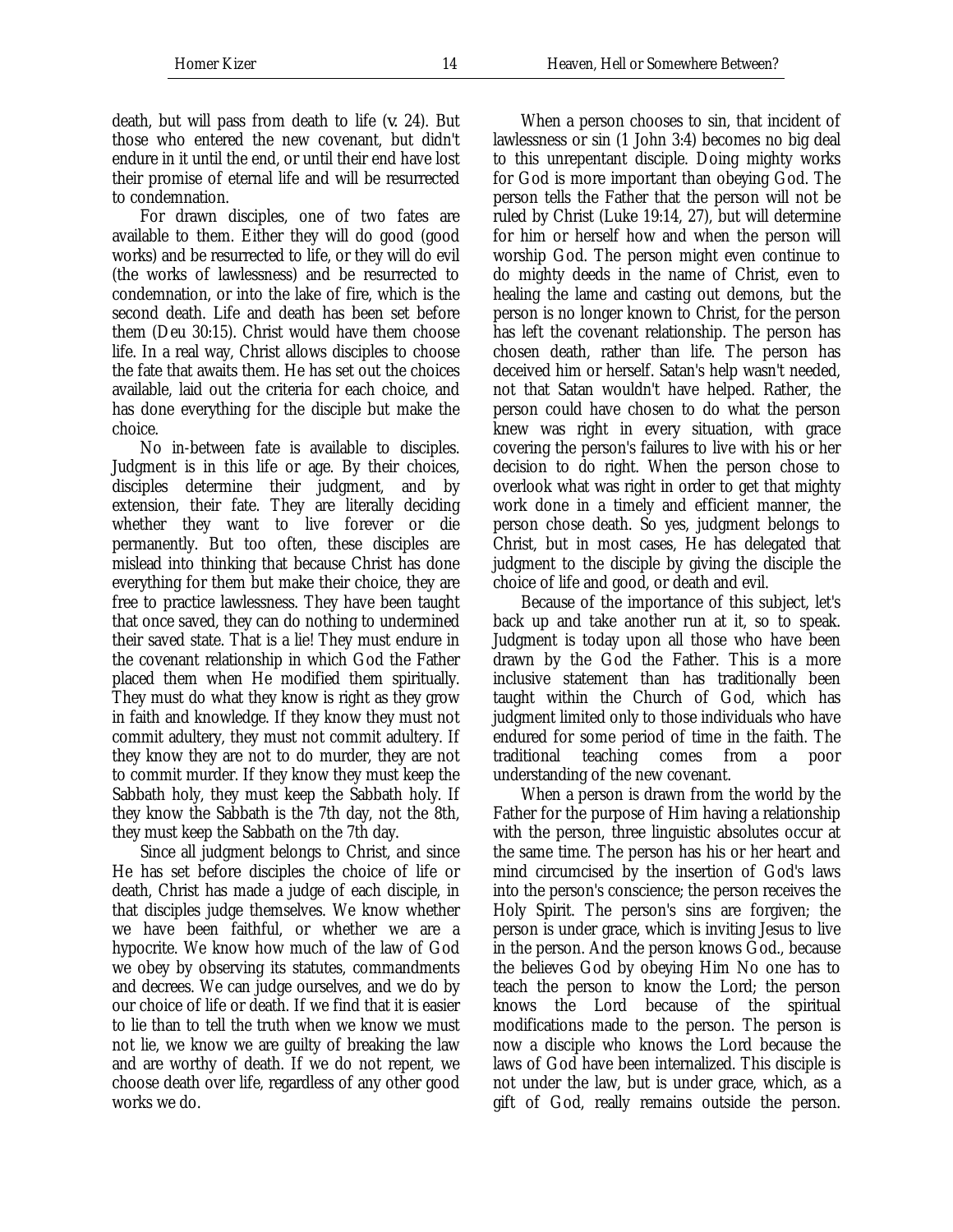Likewise, eternal life, a gift of God, remains outside the person. This disciple has both grace and eternal life as promises that remain promises as long as this disciple endures in faith.

The Apostle Peter's question, "[W]hat will be the end for those who do not obey the gospel of God" (I Peter 4:17), addresses the condition of both grace and eternal life as promises of God remaining outside a disciple. Peter's referent for "those who do not obey the gospel of God" isn't people who have never known God, who have never been drawn by the Father, who will be resurrected in the great White Throne Judgment. Rather, his referent is restricted to those who know the gospel of God and do not obey it. It is limited to all those who do not endure to the end, or to their end. And about them, Jesus says that we shouldn't be surprised when "those who have done evil [are resurrected] to the resurrection of condemnation' (John 5:29). The promise of eternal life is conditional to enduring to the end in the covenant relationship in which a disciple is placed when spiritually modified by God the Father, and called by Christ Jesus. The covenant is the new covenant, or eternal covenant, which is the second covenant of God mediated now by Christ rather than Moses.

We can answer Peter: the end of those drawn and spiritually modified disciples who do not obey the gospel of God is resurrection to the lake of fire.

If God the Father has circumcised your heart and mind by writing His laws on both, and you through clever arguments, or neglect, or rebellion erase what has been written on your heart and mind, then you have grieved the Holy Spirit. You have reservations for the lake of fire. Judgment is now upon you. Christ will make that judgment. He might accept excuses, but we have His criteria for judging in Matthew 25:31-46. This criteria is summarized in what two great commandments: love God with all your heart and all your might, and love your neighbor as yourself. You love God by obeying Him, by observing His laws and decrees. You love your neighbor as yourself by going beyond what the law requires. The Good Samaritan was under no obligation to pay the expenses of the victim after the Samaritan went on his way the next day. The Samaritan not only showed the victim mercy, but he went beyond what the law requires to apply true love.

Once saved, always saved is a false gospel, an accursed gospel that negates eternal life being the gift of God. As drawn disciples, we have had the

laws of God placed inside us. We remain under grace, which as a gift of God is outside of us. It is like an umbrella that doesn't cover a disciple's neighbors. Its coverage has limits—is limited to only the new covenant. If a drawn disciple, for any reason, walks away from the new covenant, the person is no longer under grace. The person no longer has the promise of eternal life. This person must return to the new covenant and to his or her obligations under the new covenant prior to death. Solomon wrote, concerning what the dead do while they wait resurrection, "Whatever your hand finds to do, do with your might; for there is no work or thought or knowledge or wisdom in Sheol [the grave], to which you are going" (Eccl 9:10). A person cannot repair his or her relationship with God between the person's death and resurrection. There is no conscious in-between state. The dead know nothing; they are not aware of time passing. And a person wouldn't think that they were unless the person has swallowed the same lie Eve swallowed. As a person's brain decomposes, thoughts aren't occurring. We know better than to think that they are.

But for most of humanity, judgment follows death (Heb 9:27):

> Then I saw a great white throne and the one who sat on it . . . [a]nd I saw the dead, great and small, standing before the throne, and the books were opened. Also another book was opened, the book of life. And the dead were judged according to their works, as recorded in the books. And the sea gave up the dead that were in it, Death and Hades gave up the dead that were in them, and all were judged according to what they had done. (Rev 20:11-13)

The dead who will be resurrected in this great White Throne Judgment will be judged according to their works, according to what has been recorded about them in the books; they have not yet been judged. Therefore, the dead in this resurrection are not those who died having the promise of eternal life.

In the great White Throne Judgment, the Book of Life will be open to all those who have been resurrected. This will be, for those who have been resurrected, their first chance to receive the promise of eternal life. This is not a second chance at salvation. No one prior to when the kingdom of the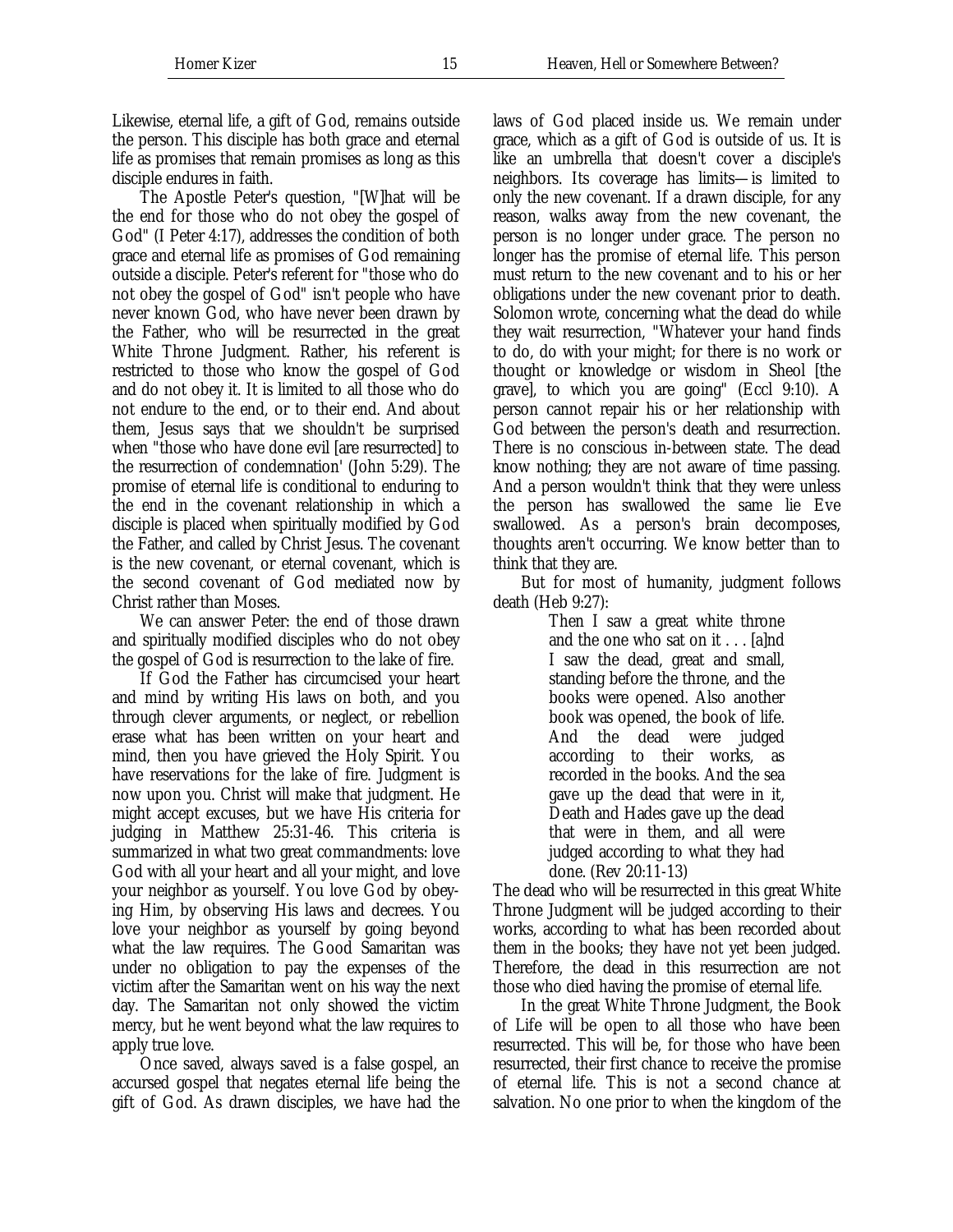world becomes the kingdom of the Father and His Messiah (Rev 11:15 & Dan 7:9-14) has been able to come to God unless first being drawn by the Father from the world (John 6:44, 65). All of humanity can have wanted a relationship with Christ, but that relationship was only available to Israel, as the firstborn of many nations (Exod 4:22), then to spiritual Israel as the one great nation that was to come from Abraham. Salvation has been available to spiritual Israel, which includes the former and latter prophets. It was also available to physical Israel, if faith and love were added to the second covenant. The promises offered to Israel by the Sinai covenant were for physical blessings. Yes, circumcision of the heart and mind was offered to physical Israel under the second covenant (Deu 30:6), but these circumcised Israelites still had to believe in their hearts that Jesus was the Messiah, and profess the same with their mouths (Rom 10:9). Only then was this physical Israelite saved. And it has remained the same for everyone since: a person must first have a circumcised heart and mind, then believe that Jesus was the Son of God and that He died for the person's sins and confess the same, then the person receives the promise of eternal life. A person only receives a circumcised heart and mind when drawn by God the Father and placed in a covenant relationship with Elohim.

Repetition is a stylistic taboo, but the importance of salvation encourages me to repeat the above: only the person who has the laws of God written on his or her heart and mind will believe that Christ is the Messiah—that belief unto obedience—and can profess the same. Only this person has received the Holy Spirit. Only this person has been offered salvation. Everyone else can believe and can profess, and will await the time of his or her calling without receiving the promise of eternal life. It is all of these persons who will be resurrected in the great White Throne Judgment.

God is not a respecter of persons. Everyone will be offered salvation. No exceptions. But until the fields that are now ripening are ready to be harvested, God the Father is hiring a limited number of laborers. That is what being drawn from the world means: God the Father has offered employment through an out-of-season relationship with Him to those individuals He has deemed necessary for both harvesting humanity just prior to Christ's return as the Messiah, and in the great White Throne Judgment. I cannot relate to a person who lived in the 4th-Century A.D. as well as can all of those individuals that lived in the 4th-Century and who never heard of Christ or who were not drawn by the Father are resurrected in the great White Throne Judgment, someone hired by the Father from that century will be there as a glorified heir of God to work with these individuals. If a person were in the middle of a battle and about ready to hack an enemy in-two when killed, this person will still be ready to hack someone in-two when resurrected. Although the person won't have the means of committing murder, the mindset is still to kill (not that killing in war is murder). Therefore, this person and the tens of thousands of others just like him will require someone who can relate to them to reassure them that they don't need to look for a weapon. God the Father already hired whom He wanted for this job. We will find out whom He hired when all drawn disciples who endured to their end are glorified at Christ's return as the all powerful Messiah.

There is, prior to Christ's return as the all powerful Messiah, an exception to salvation being only offered to individuals personally drawn by God the Father from the world. At this time, all of humanity belongs to Satan as the king of Babylon. Following both houses of Israel's national captivity and spiritual divorce, the time of the Gentiles began, that time symbolically portrayed by the statue of Nebuchadnezzar's vision (Dan 2:31-47). When God sent Israel into captivity, He literally gave all of humanity, even that portion He had reserved for Himself (i.e., the physical nation of Israel), over to Satan. Daniel tells Nebuchadnezzar, "'You, O king, king of kings—to whom the God of heaven has given the kingdom, the power, the might, and the glory, into whose hand he has given human beings, wherever they live, the wild animals of the field, and the birds of the air, and whom he has established as ruler over them all—you are the head of gold'" (*vs.* 37-38). Isaiah records a taunt against the king of Babylon (14:1-23) which Israel will be take up after Christ returns as the Messiah. In this taunt, Satan is identified as the king. Satan is, and has been the spiritual king of Babylon since God gave him authority over humans wherever they lived. Nebuchadnezzar didn't exercise dominion over the Chinese, yet they were given into the hand of the king of Babylon. Satan, however, as the spiritual king of Babylon, does exercise power over all of humanity.

But 1260 days before Christ returns as the all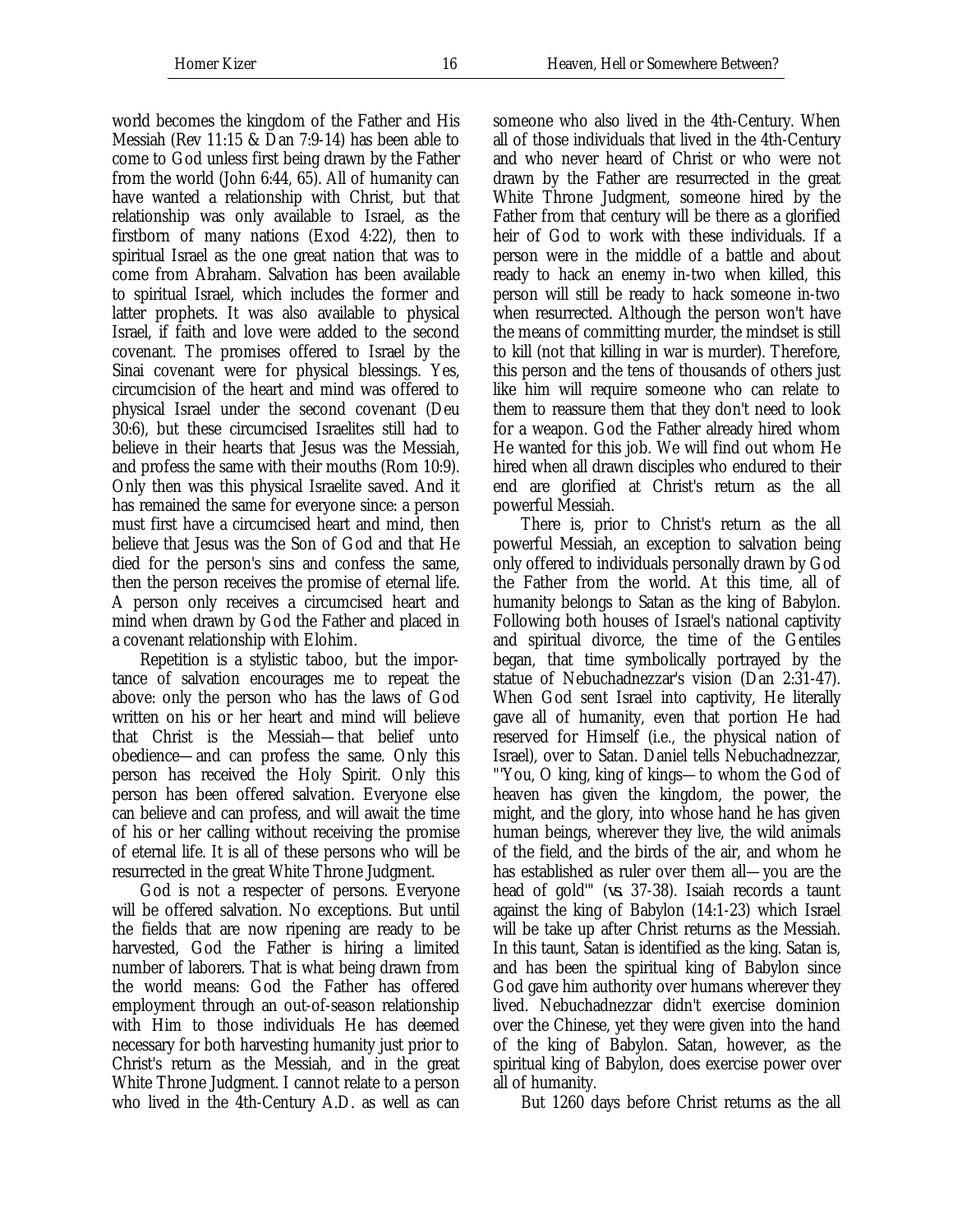powerful Messiah, "'The kingdom of the world has become the kingdom of [the Most High God] / and of his Messiah, / and he will reign forever and ever'" (Rev 11:15). It is on this day when Michael stands up for Israel (Dan 12:1), and when war breaks out in heaven, when "Michael and his angels [fight] against the dragon" (Rev 12:7) and Satan is cast to the earth, where Christ, as on a day (Zech 14:3 — note the indefinite article), fights and destroys the armies of the king of the North, the fourth beast of Daniel 7, that Satan sends after the 144,000 saints by splitting the Mount of Olives (Zech 14:4). It is the split Mount of Olives that is the stone cut not by human hands (Dan 2:34, 44-45) that ends the time of the Gentiles; it is the Mount of Olives coming together again that swallows the flood Satan sends after the 144,000 saints (Rev 12:16 & Exod 15:12). And humanity has been liberated. The reign of the king of Babylon has ended. His slaves are free to choose a new master, or a new sovereign. And this begins the great endtime harvest, 1260 days before Christ returns as the all powerful Messiah.

The logic for requiring humanity to bear the mark of the beast (*Chi xi stigma*, or the tattoo of *Xx*, the Cross of Calvary) comes from Christ having liberated all of Satan's slaves by casting Satan out from heaven and destroying the armies of the king of the North and the king of the South. In order for Satan to continue reigning over a people, he must require them to accept his slave mark, which is the tattoo of the Cross. For all of Christianity's protests to the contrary, the Cross of Calvary, the means by which Satan had Christ killed, exists as a symbol of Christianity to mock Christ. Jesus' great trial weren't when He defeated Satan; His victory over Satan was relatively easy. Jesus' great trial was that last day of His physical life. He didn't like being mocked by what He had created. We see this in the Lazarus-Dives parable, and when Aaron casts the golden calf. And for one very long day, Jesus had to endure being mocked—and He did. He didn't not sin. He didn't give in to His flesh, to His ego. Everything was at stake, including our salvation today. And Jesus, tempted as all of us are, didn't sin. Nevertheless, Satan, knowing where the only soft spot in Christ's character was, continues to mock Christ by inserting the symbol of Jesus' death and humiliation as the icon of Christianity. Jesus didn't rise to the bait before, and He hasn't for the intervening two millennia, but when those individuals He liberates halfway through the

Tribulation choose to accept the tattoo of how He has been mocked over the liberty He has obtained for them, God the Father intervenes. God the Father's wrath is poured out over all who bear the mark of the beast. By this time, God the Father has had enough. Vengeance belongs to Him, and He intends to execute that vengeance (Rev 14:9-12).

Christ, however, calls all of humanity. Until a person accepts Satan's slave mark—the tattoo of the Cross—the person is free to choose Christ as the person's sovereign. This call to all of humanity is already given: "'Come out of her [Babylon], my people,  $\bar{\ }$  so that you do not take part in her sins,  $\bar{\ }$ and so that you do not share in her plagues'" (Rev 18:4).

The person who refuses to worship the antiChrist or the beast, who refuses the tattoo of the Cross and comes of Babylon is offered eternal life, but may well have to give his or her physical life to receive salvation. All of these individuals compose the great endtime harvest. So everyone who survives the trumpet plagues that leave the world in ruin and a third of humanity dead will be liberated. All can come to Christ. All are offered a part in the resurrection of firstfruits. But many will choose to be ruled by Satan, will accept his slave mark, and will live to curse God.

Satan's ministers of righteousness are right now sowing the lie Eve swallowed, the lie that will cause those who believe that have immortal souls to tell God that they would rather keep what they have than accept eternal life. And someone is sure to ask, *what about the person's soul?*

Even a token amount of Bible study will reveal that humans are souls; they don't have souls. In Hebrew, the icon translated into English as "soul" is *naphesh*. It is used equally for humans and for beasts. It should be translated as "a living creature," or "a breathing creature." In Greek, the icon is *pneuma*, which can be translated as "life," but should usually be translated as "breath," or "breath of life."

Death is the enemy of life, *enemy* used in a figurative sense. It is the last enemy that Christ will defeat: "Then [following the great White Throne Judgment] Death and Hades were thrown into the lake of fire" (Rev 20:14). Once all of humanity has been resurrected, then death will have been defeated. Where is it sting? its curse? But all of humanity, when resurrected, doesn't have eternal life. Rather, as shown in Ezekiel's vision of the valley of dry bones (37:1-14), except for the elect, humanity will be resurrected physical. Bone will be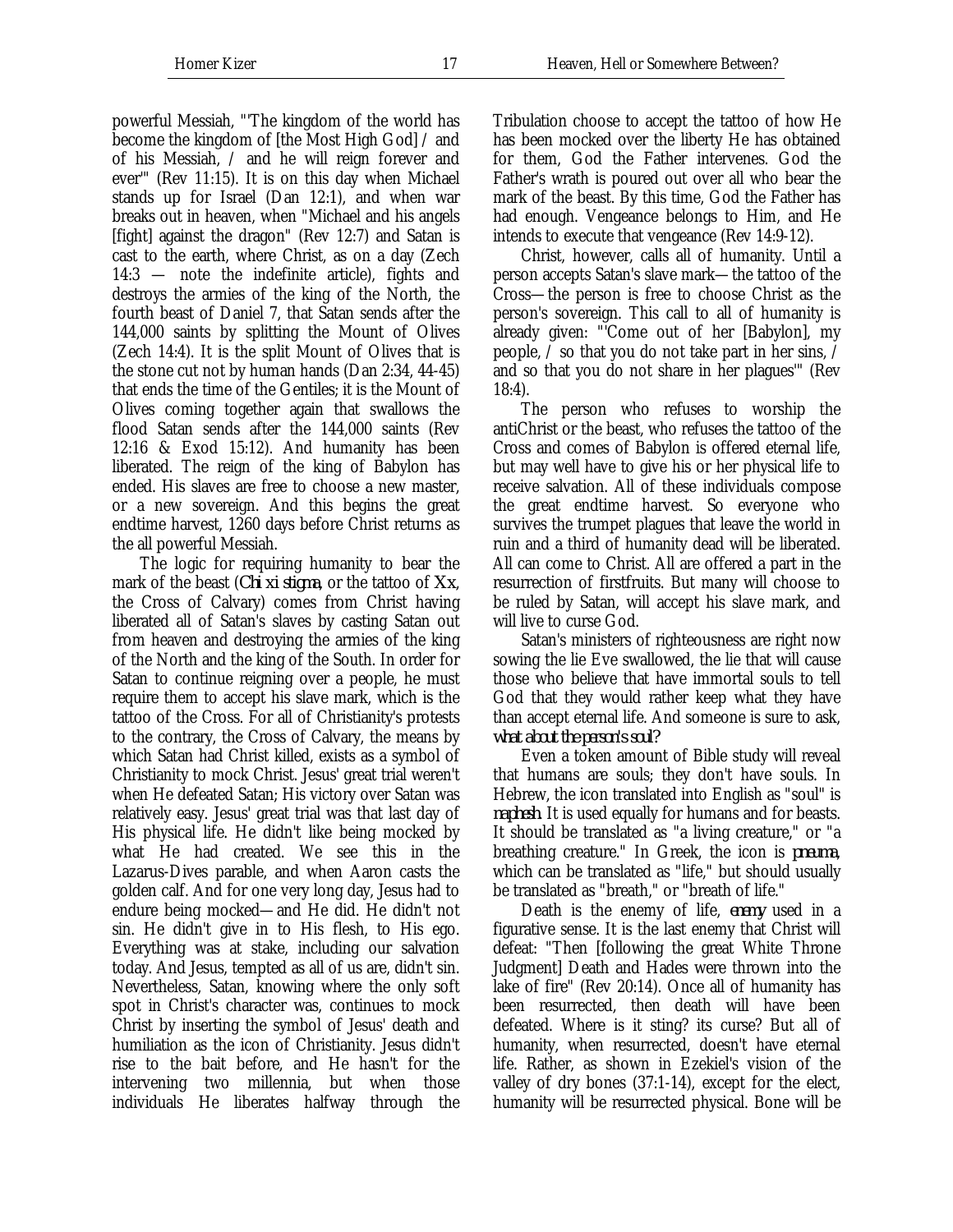joined to bone, and breath will return to these reconstructed corpses. The dead will live again as physical, air-breathing human beings, who, because their deaths paid the ultimate penalty for their sins, will be sin free, but still facing judgment according to what has been recorded about them in the books of remembrance. They will not escape judgment. Hitler will be judged for what he did. Yes, a death penalty has been paid. Yes, he will have the opportunity to know God, and to accept Christ as his savior and king. But there will be an accounting for everything he did in this life, as there will be for everyone. It might be that his conscience is seared to where he cannot repent and accept Christ as his king. If that becomes the case, he will remain physical, and will go into the lake of fire as a physical human being. He will last about as long as a person would expect someone to last in a fiery inferno. The test of faith for his victims will be if he does repent, and accepts judgment.

All judging will be done by Christ (John 5:27), even when the elect judge themselves worthy of death. Christ's judgment of the elect was given when He as God the Logos agreed to be born as a man prior to the formation of the earth. The elect will live because God the Logos was willing to die for us.

A person mocks Christ by believing that the person has life in the form of an immortal soul. He will show you just how mortal you are. If He will destroy Satan by bringing fire out from Satan's belly—it is bad theology to believe that God cannot or will not destroy what He has created—He will put an end to you believing you have an immortal soul by having you thrown into the lake of fire, from which there is no resurrection. But then, maybe you still feel lucky.

.<br>\*\*\*\*\*